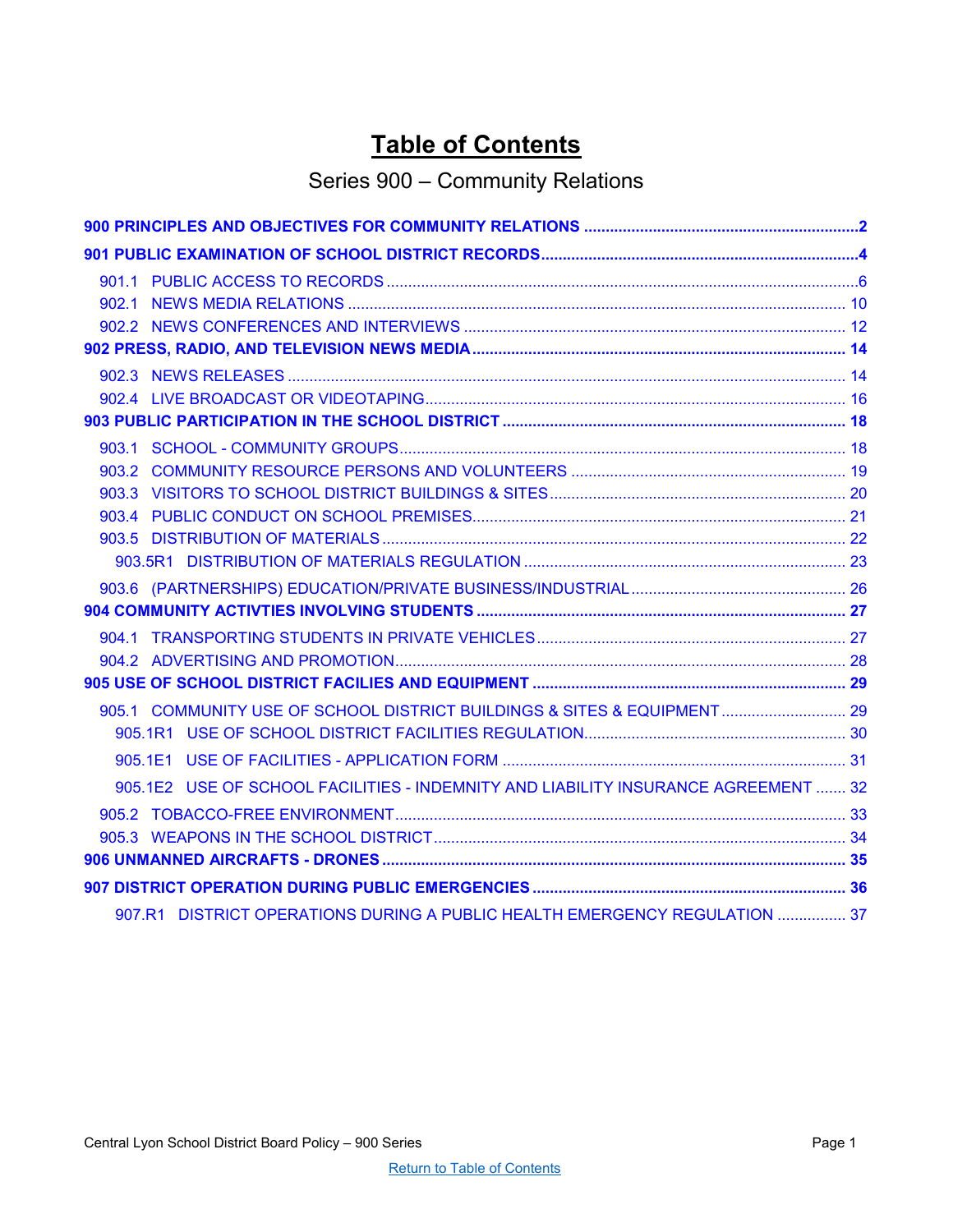# <span id="page-1-0"></span>**900 PRINCIPLES AND OBJECTIVES FOR COMMUNITY RELATIONS**

Successful education programs require the support of the school district community. The Central Lyon board addresses the importance of the role of the community in the school district in this series of the policy manual. The board recognizes this support is dependent on the community's understanding of participation in the efforts, goals, problems and programs of the school district.

- In this section, the board sets out its policies defining its relationship with the community. In striving to obtain the support of the school district community, the board will:
- Provide access to school district records;
- Inform the school district community of the school district's goals, objectives, achievements, and needs;
- Invite the input of the school district community; and,
- Encourage cooperation between the school district and the school district community.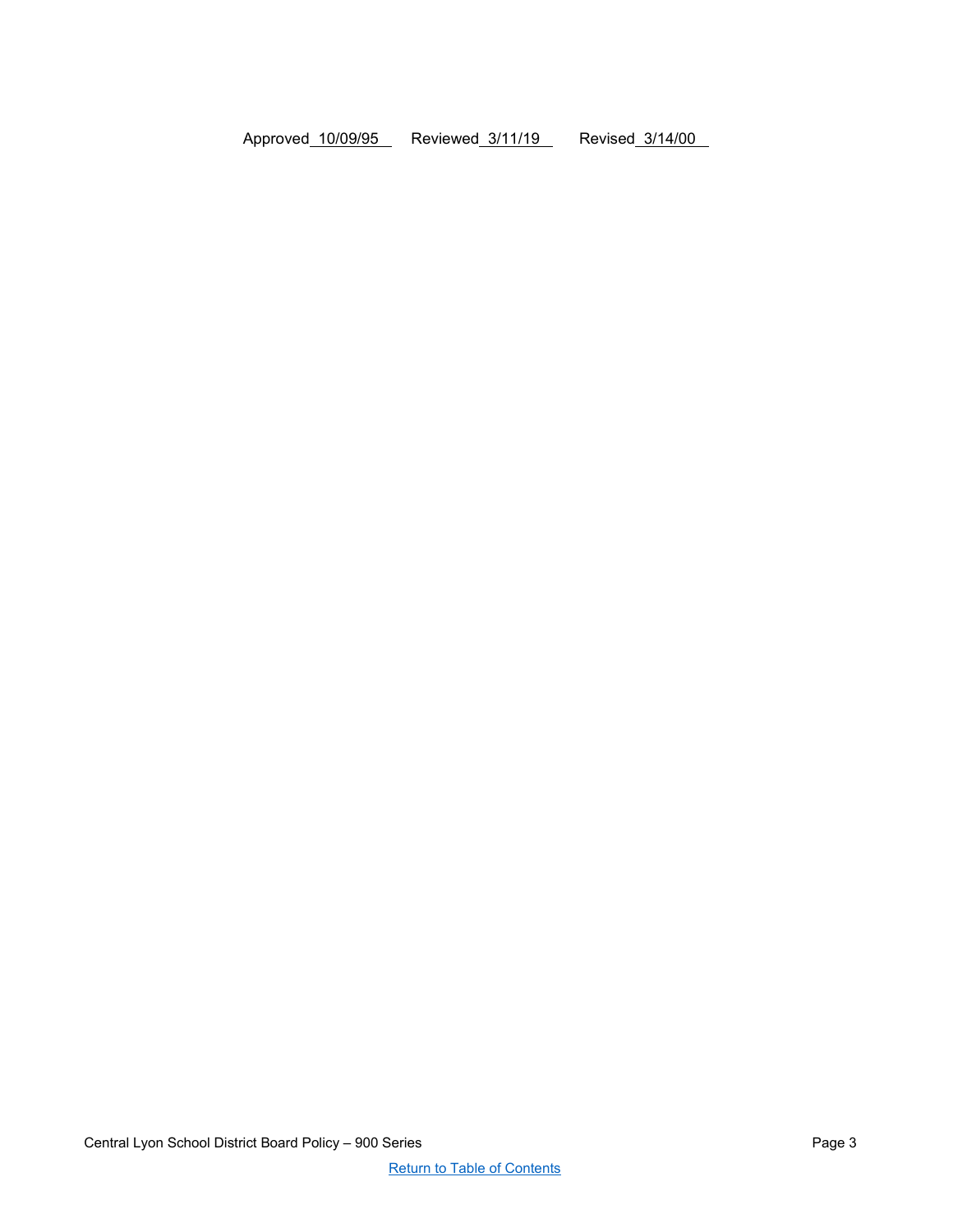## <span id="page-3-0"></span>**901 PUBLIC EXAMINATION OF SCHOOL DISTRICT RECORDS**

Public records of the school district may be viewed by the public during the regular business hours of the administration offices of the school district. These hours are 9:00 a.m. - 12:00 p.m. and 1:00 p.m. - 4:00 p.m. Monday through Friday, except for holidays and recesses.

Persons wishing to view the school district's public records will contact the board secretary and make arrangements for the viewing. The board secretary will make arrangements for viewing the records as soon as practicable, depending on the nature of the request.

Persons may request copies of public records by telephone or in writing, including electronically. The school district may require pre-payment of the costs prior to copy and mailing.

Persons wanting copies may be assessed a fee for the copy. Persons wanting compilation of information may be assessed a fee for the time of the employee to compile the requested information. Printing of materials for the public at the expense of the school district will only occur when the event is sponsored by the school district.

Pursuant to Iowa law, the board has determined certain records need to be confidential as their disclosure could jeopardize the safety of persons or property and include, but are not limited to, the following:

- Security procedures
- Emergency preparedness procedures
- Evacuation procedures
- Security codes and passwords

It is the responsibility of the board secretary to maintain accurate and current records of the school district. It is the responsibility of the board secretary to respond in a timely manner to requests for viewing and receiving public information of the school district.

| Legal Reference: |                            | lowa Code §§ 21.4; 22; 291.6 (2007).<br>1980 Op. Att'y Gen. 88.<br>1972 Op. Att'y Gen. 158.<br>1968 Op. Att'y Gen. 656.                                                      |  |
|------------------|----------------------------|------------------------------------------------------------------------------------------------------------------------------------------------------------------------------|--|
| Cross Reference: | 215<br>506<br>708<br>902.1 | Board of Directors' Records<br>401.5 Employee Records<br><b>Student Records</b><br>Care, Maintenance, and Disposal of School District Records<br><b>News Media Relations</b> |  |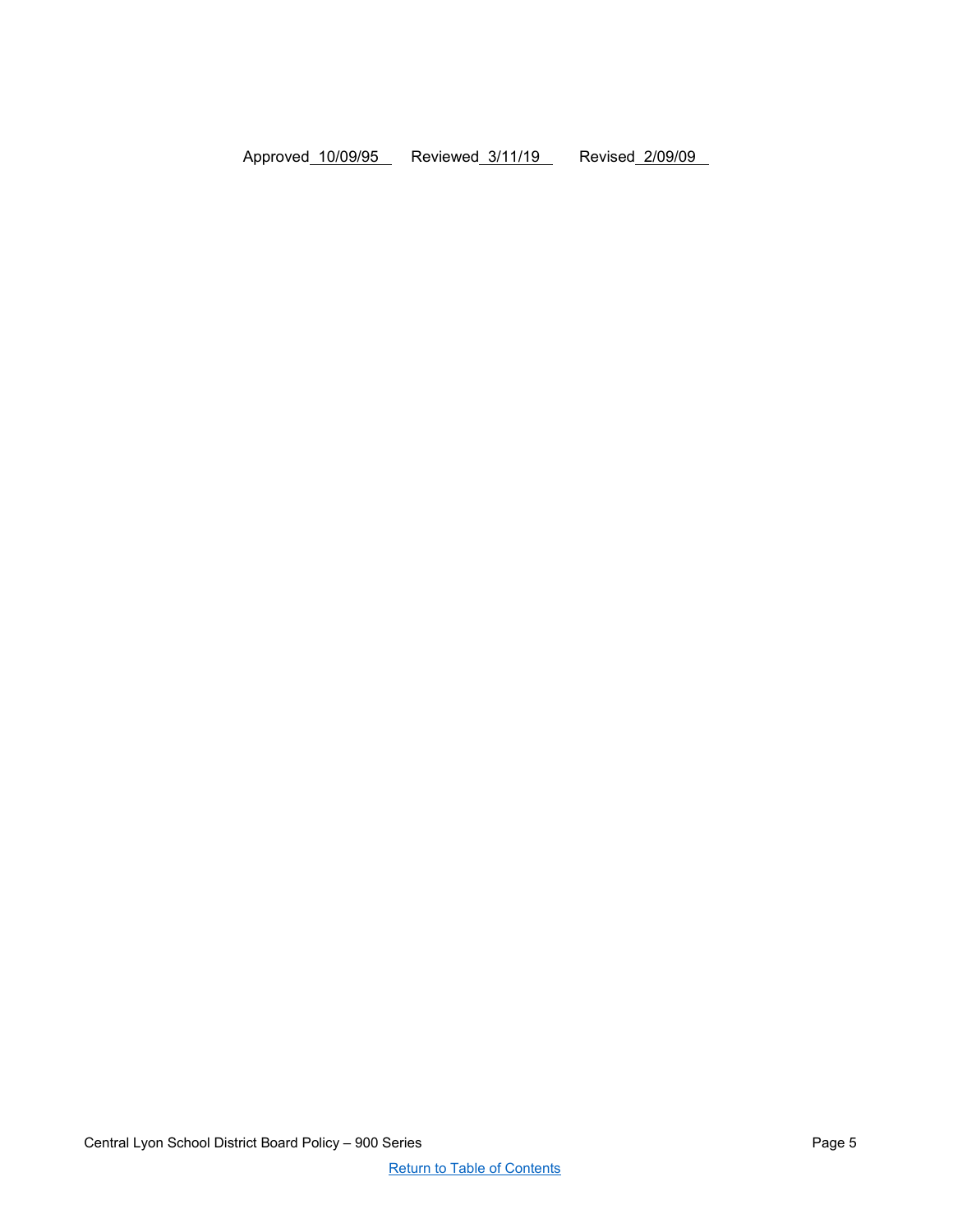## 901.1 PUBLIC ACCESS TO RECORDS

## <span id="page-5-0"></span>**General**

The School Board of the Central Lyon School District shall allow persons to have access to School District records in accordance with this policy and in compliance with State and Federal law. The Board Secretary is designated as the legal custodian of records for Central Lyon School District. The legal custodian shall safely keep and preserve records of the District and shall have full legal power to render decisions and carry out duties related to those public records maintained by any School District authority. The legal custodian is authorized and encouraged to consult with the District's legal counsel in determining whether to deny access to a record in whole or in part.

## Public Records

Public records may be inspected, copied, and/or abstracted during established District office hours. (9:00 a.m.- 12:00 p.m.) (1:00 p.m.-4:00 p.m.) The legal custodian may establish fees in accordance with the law. A list of such fees shall be made available at the District Office upon request.

#### **Definitions**

- Legal Custodian means any person or position designated by this Board or otherwise designated by law to carry out responsibilities under this Policy and the Public Records Law.
- Record means any material on which written, drawn, printed, spoken, visual, or electromagnetic information is recorded or preserved, regardless of physical form or characteristics, which has been created or is being kept by an authority. Record includes, but is not limited to handwritten, typed or printed pages, maps, charts, photographs, films, recordings, tapes (including computer tapes) and computer printouts.

Record does not include drafts, notes, preliminary computations, and like materials prepared for the originator's personal use or prepared by the originator in the name of a person for whom the originator is working; materials which are purely the personal property of the custodian and have no relation to his or her office; materials to which access is limited by copyright, patent, or bequest; and published materials in the possession of an authority other than a public library which are available for sale, or which are available for inspection at a public library.

#### Custody and Delivery Of Official Property

Except as provided under Board Policy, each officer and employee of the School District shall safely keep and preserve all records received from his or her predecessor or other persons and required by law to be filed, deposited, or kept in his or her office or which are in the lawful possession or control of which he/she or they may be lawfully entitled as such officers or employees.

#### Legal Custodians

The legal custodians of records will designate one or more deputies to act as legal custodian of such records in his/her absence or as otherwise required to respond to requests for records.

The legal custodians have the full legal power to render decisions and carry out the duties of the authorities identified in Board Policy. The designation of a legal custodian does not affect the powers and duties of an authority under the public records law.

#### Public Access To Records

Except as provided in Board Policy, any person has a right to inspect a record and to make or receive a copy of any record as provided in Iowa Statutes.

Records shall be available for inspection and copying during regular office hours. (9:00 a.m.-12:00 p.m.) (1:00 p.m. - 4:00 p.m.)

A requester shall be permitted to use facilities available to School District employees to inspect, copy, or abstract a record.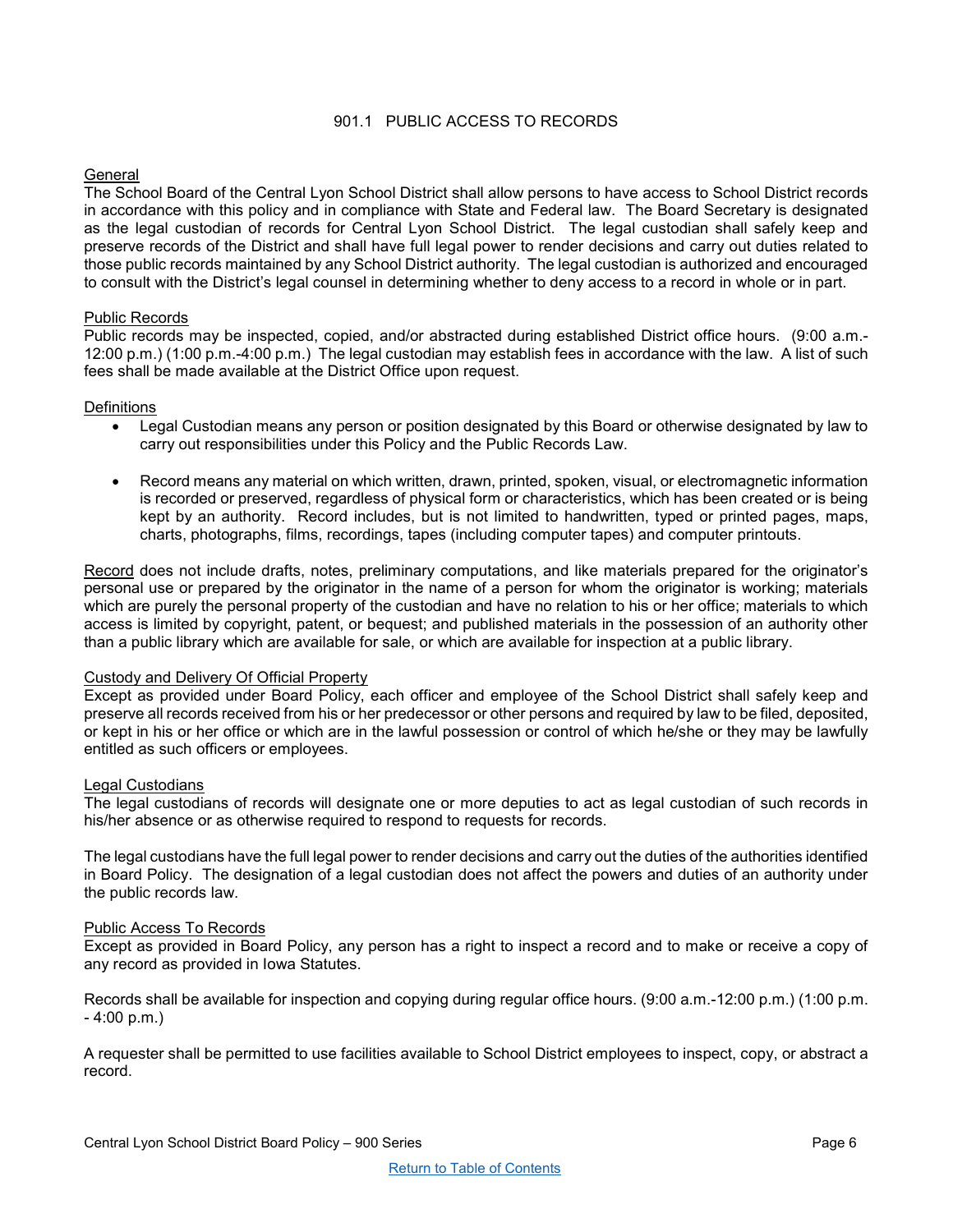The legal custodian(s) may require supervision of the requester during inspection or may impose other reasonable restrictions on the manner of access to an original record if the record is irreplaceable or easily damaged.

A request for a record may be denied as provided in Board Policy. Oral requests may be denied orally unless a demand for a written statement of the reasons denying the request is made by the requester within five (5) business days of the oral denials. If a written request is denied in whole or in part, the requester shall receive a written statement of the reasons for the denial. Written denials must include a statement informing the requester that the denial may be reviewed by a court by mandamus under Iowa Statutes or upon application to the attorney general or a district attorney.

#### Limitation on the Right To Access

As provided by Iowa Statutes, the following records are exempt from disclosure under these procedures:

a. Records specifically exempted from disclosure by State of Federal law or authorized to be exempted from disclosure by State law. Employee and pupil records are exempted as provided by Iowa Statutes.

b. Any record relating to investigative information obtained for law enforcement purposes if Federal law or regulation requires exemption from disclosure is a condition to receipt of aids by the State.

c. Computer programs, although the material used as input for a computer program or the material produced as a product of the computer program is subject to inspection.

d. A record or any portion of a record containing information qualifying as a common law trade secret.

If a record contains information that may be made public and information that may not be made public, the authority having custody of the record shall provide the information that may be made public and delete the information that may not be made public from the record(s) before release.

A legal custodian may deny access to a record, in whole or in part, only if he/she determines that the harm to the public through disclosure of the record outweighs the public benefit of access to the record. The legal custodian is authorized and encouraged to consult with the School District's legal counsel in making determinations.

A requester will be charged a fee for the cost of copying and locating records as follows:

a. The fee for photocopying will be: Twenty (.20) cents per page for 1-10 copies; thirty (.30) cents per page for more than ten (10) copies.

b. If the form of a written record does not permit copying, the actual and necessary cost of photographing and photographic processing will be charged.

c. The actual full cost of providing a copy of other records not in printed form on paper, such as film, computer printouts and audio- or video-tapes shall be charged.

d. If mailing or shipping is necessary, the actual cost thereof shall also be charged.

e. There shall be no charge for locating and/or duplicating a record unless the actual cost therefore exceeds twentyfive (\$25.00) in which case the actual cost shall be determined by the legal custodian and billed to the requester.

f. The legal custodian will estimate the cost of all applicable fees and may require a cash deposit adequate to assure payment, if such estimate exceeds ten dollars (\$10.00).

g. The legal custodian may provide copies of a record without charge or at a reduced charge where he or she determines that waiver or reduction of the fee is in the public interest.

## Access Procedures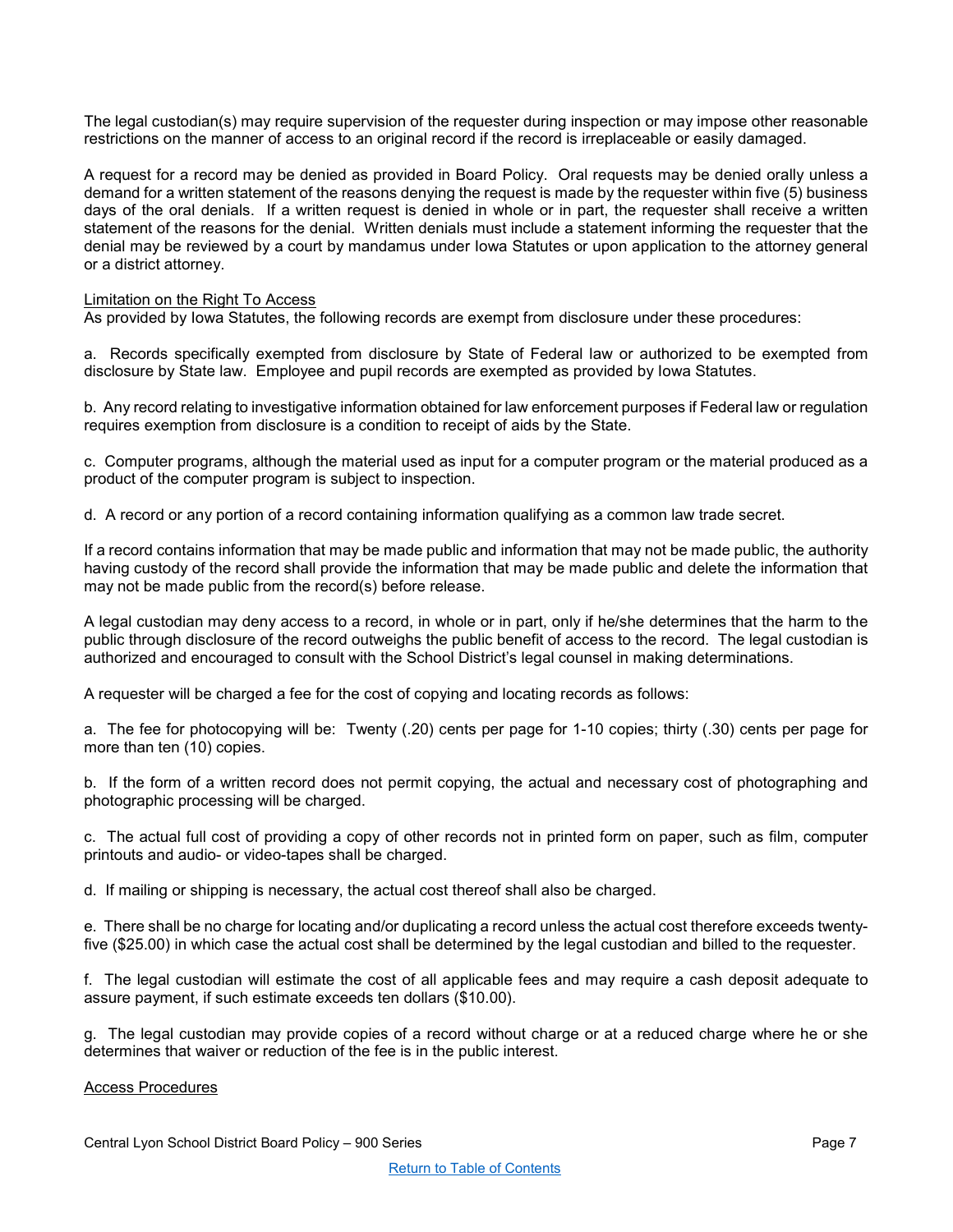A request to inspect or copy a record shall be made to the legal custodian or designee. The request shall be deemed sufficient if it reasonably describes the requested record or the information requested. However, a request for a record without a reasonable limitation as to subject matter or length of time represented by the record does not constitute a sufficient request. No request may be refused because the person making the request is unwilling to be identified or to state the purpose of the request.

However, if the record is kept at a private resident or if security reasons or federal/state law so dictates, identification may be required. Mail requests may not be denied unless a fee prepayment is required.

Each legal custodian, upon request for any record, will as soon as practicable and without delay, but no later than forty-five (45) days, either fill the request or notify the requester of the authority's denial.

#### Destruction of Records

All School District records will be kept for a period of not less than seven (7) years unless a shorter period is fixed by the Public Records and Forms Board per the Statutes of the State of Iowa and except as provided below.

Any taped recording of a meeting by a governmental body may be destroyed no sooner than ninety (90) days after the minutes have been approved and published if the purpose of the recordings was to make minutes of the meeting.

#### Hatch Amendment Rights

Under the guidelines of this Federal Statute, programs funded and administered by the Department of Education must follow specific procedures aimed at protecting the rights of students and parents involved in these programs. The specific procedures are:

Inspection of materials. All instructional materials used in programs designed to explore or develop new or unproved teaching methods or techniques shall be made available for inspection by parents/guardians of the students involved in the research/experimental program or project.

#### Psychiatric/Psychological Examination

Testing or Treatment. Students involved in such D.O.E. programs or projects shall not be required to submit to psychiatric or psychological examination, tests, or treatments in which the primary purpose is to obtain information of a non-academic nature concerning political affiliations, mental and psychological problems potentially embarrassing to the student or his or her family, sex behavior attitudes, illegal/anti-social/selfincriminating/demeaning behavior, criteria appraisals or other individuals with whom the students have close family relationships, legally recognized privileged and analogous relationships such as those of lawyers/physicians/ministers, or income other than that necessary to determine eligibility for a program or financial assistance without the written consent of the student's parent/guardian. Students of adult age need only give their own written consent.

Limitations. Nothing in this law gives parents/guardians/students or the Department of Education authority to restrict, revise, or otherwise affect curriculum in the program/projects or to affect the instructional materials and assessment procedure/tools used in these projects/programs.

Complaints. Parents/guardians directly affected by a violation of this statute may file a complaint with the Family Educational Rights and Privacy Act office of the Department of Education. Such complaints must be in writing and must contain specific allegations of fact, giving reasonable cause to believe a violation has occurred, and demonstrating evidence that efforts were made to resolve the dispute at the local level.

Legal Reference: Iowa Code §§ 21.4; 22; 291.6 (1995).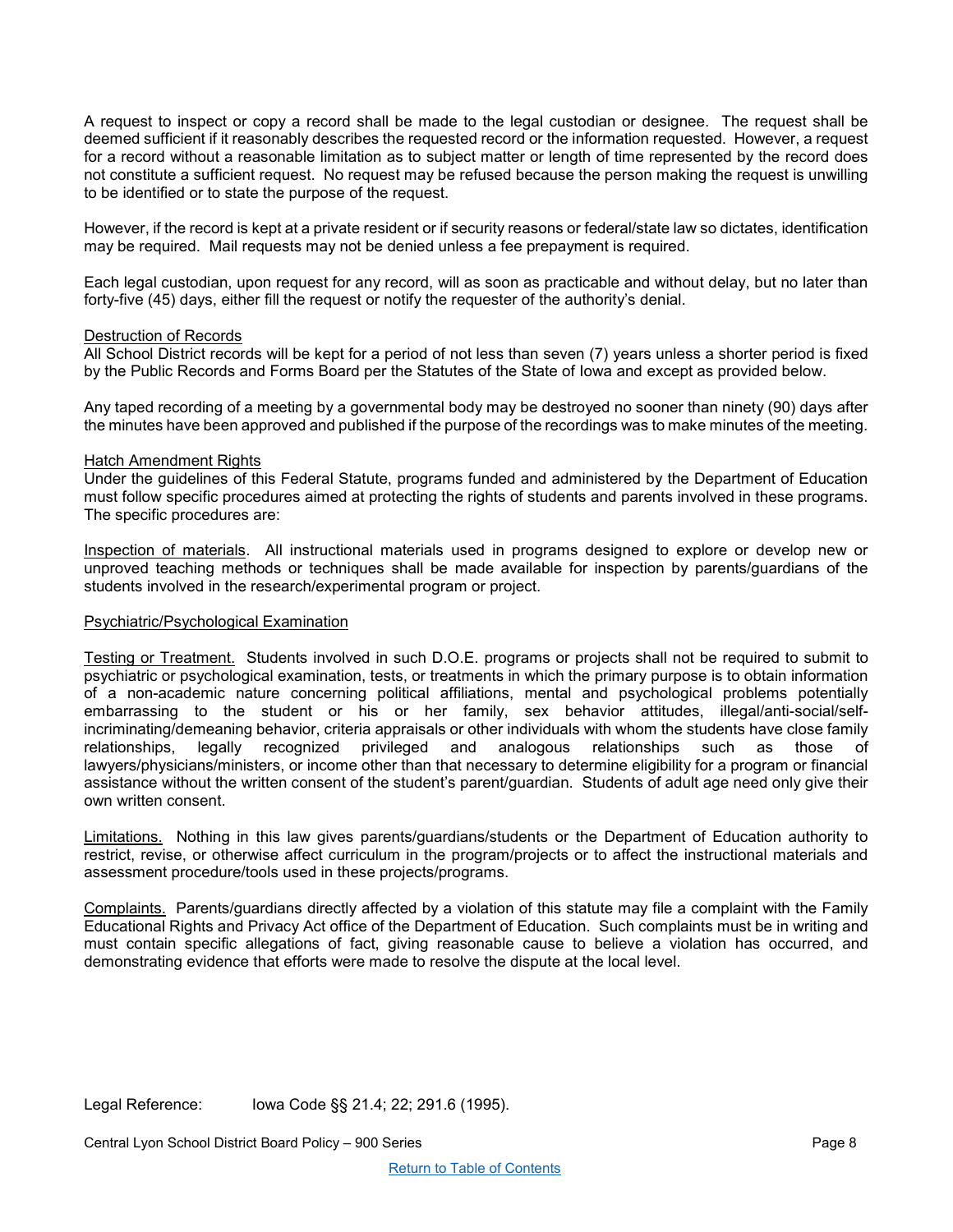1980 Op. Att'y Gen. 88. 1972 Op. Att'y Gen. 158. 1968 Op. Att'y Gen. 656.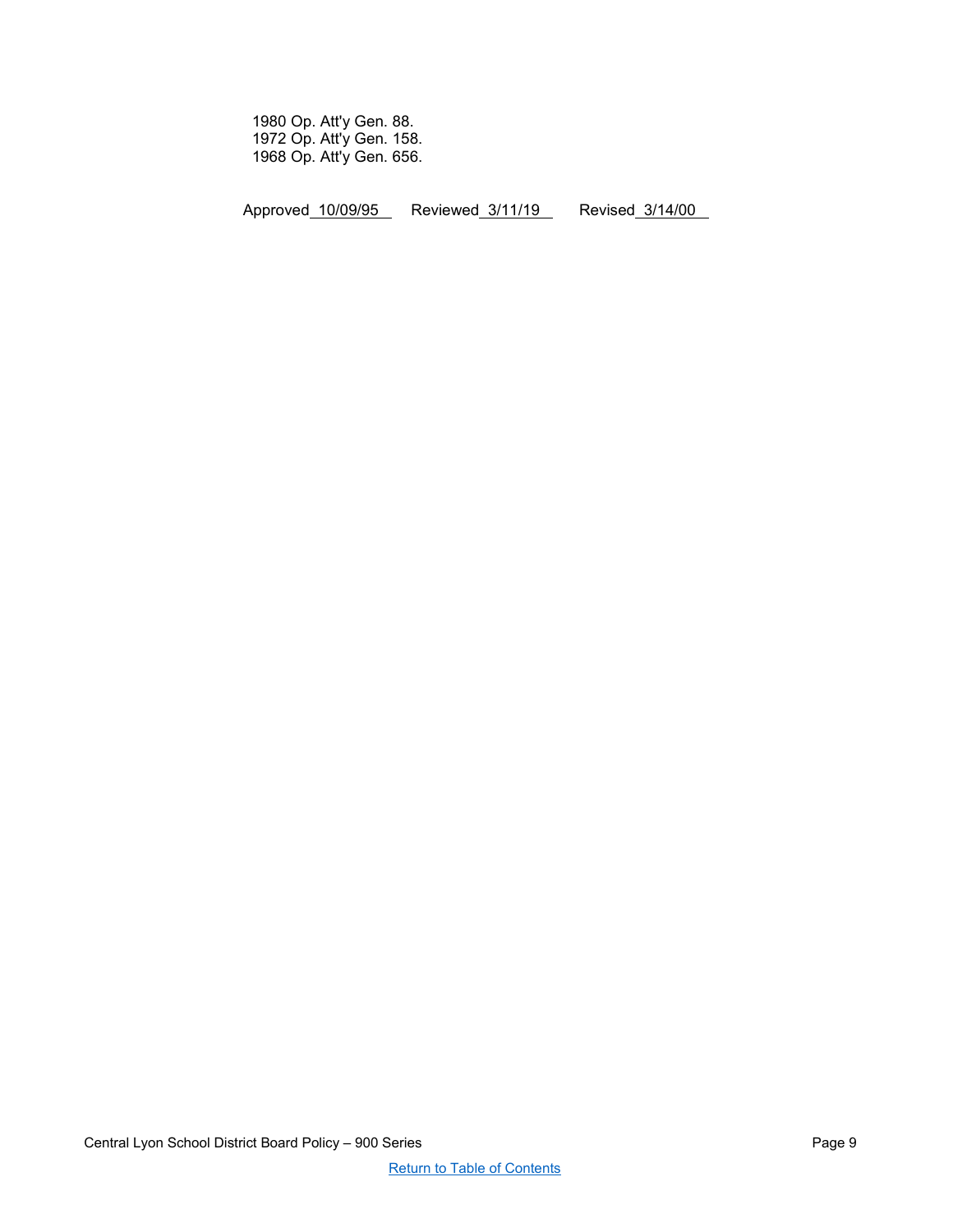## 902.1 NEWS MEDIA RELATIONS

<span id="page-9-0"></span>The board recognizes the value of and supports open, fair and honest communication with the news media. The board will maintain a cooperative relationship with the news media. As part of this cooperative relationship, the board and the media will develop a means for sharing information while respecting each party's limitations.

Members of the news media are encouraged and welcome to attend open board meetings. The board president shall be the spokesperson for the board, and the superintendent shall be the spokesperson for the Central Lyon school district. It shall be the responsibility of the board president and superintendent to respond to inquiries from the news media about the school district.

Members of the news media seeking information about the Central Lyon school district shall direct their inquiries to the superintendent. The superintendent shall accurately and objectively provide the facts and board positions in response to inquiries from the news media about the school district.

Legal Reference: Iowa Code §§ 21.4; 22; 279.8 (1995).

Cross Reference: 902 Press, Radio and Television News Media

Central Lyon School District Board Policy – 900 Series Page 10 November 2012 12:38 Page 10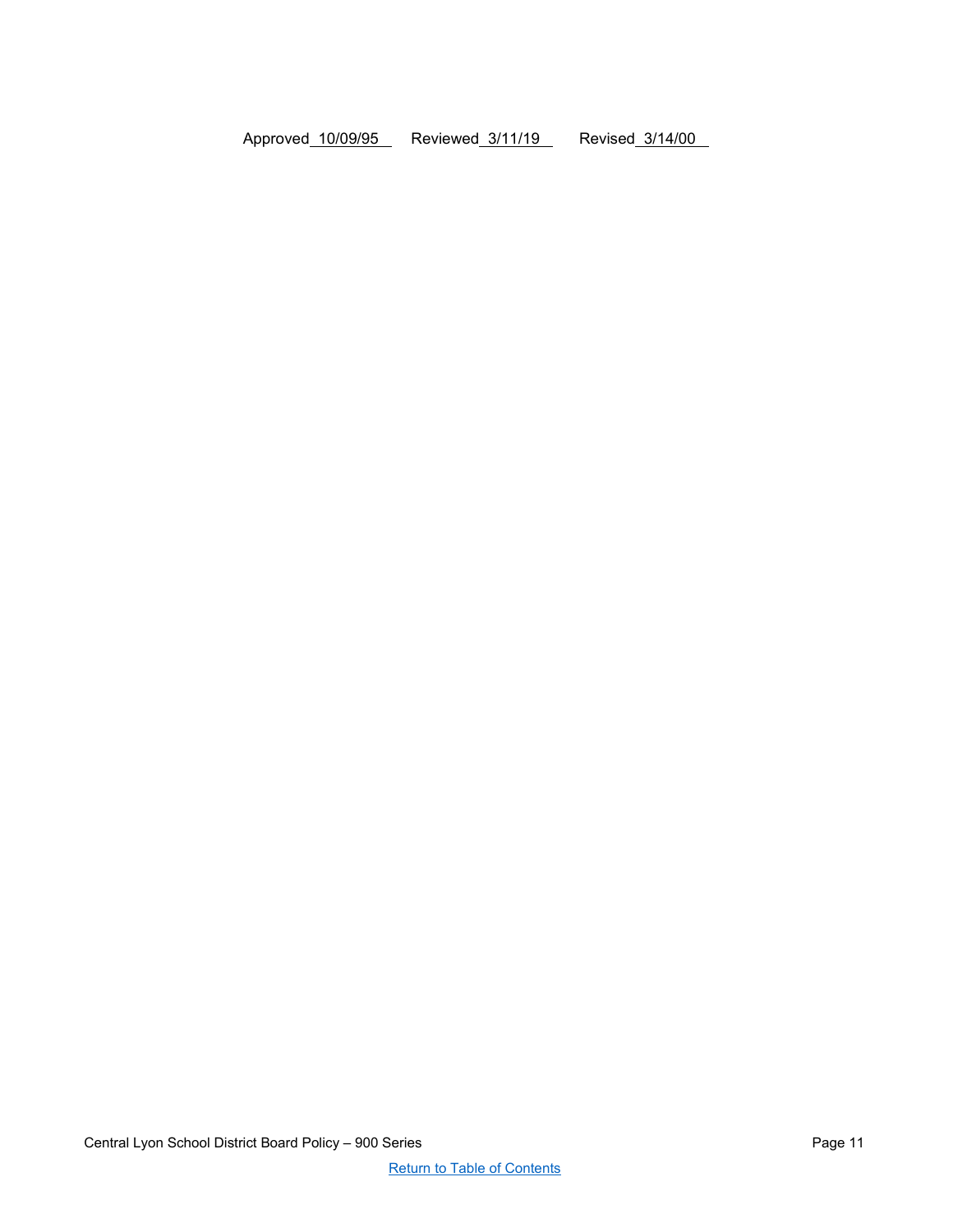## 902.2 NEWS CONFERENCES AND INTERVIEWS

<span id="page-11-0"></span>The superintendent, on behalf of the board and the Central Lyon school district, may hold a news conference or respond to a request for an interview with the news media.

The superintendent shall respond accurately, openly, honestly, and objectively to inquiries from the news media about the Central Lyon school district.

News conferences and interviews planned or pre-arranged for Central Lyon school district activities shall include the board and the superintendent. News conferences for issues requiring an immediate response may be held by the superintendent. It shall be within the discretion of the superintendent to determine whether a news conference or interview shall be held to provide an immediate response to an issue.

It shall be the responsibility of the superintendent to keep the board apprised of news conferences and interviews.

Legal Reference: Iowa Code §§ 21.4; 22; 279.8 (1995).

Cross Reference: 902 Press, Radio and Television News Media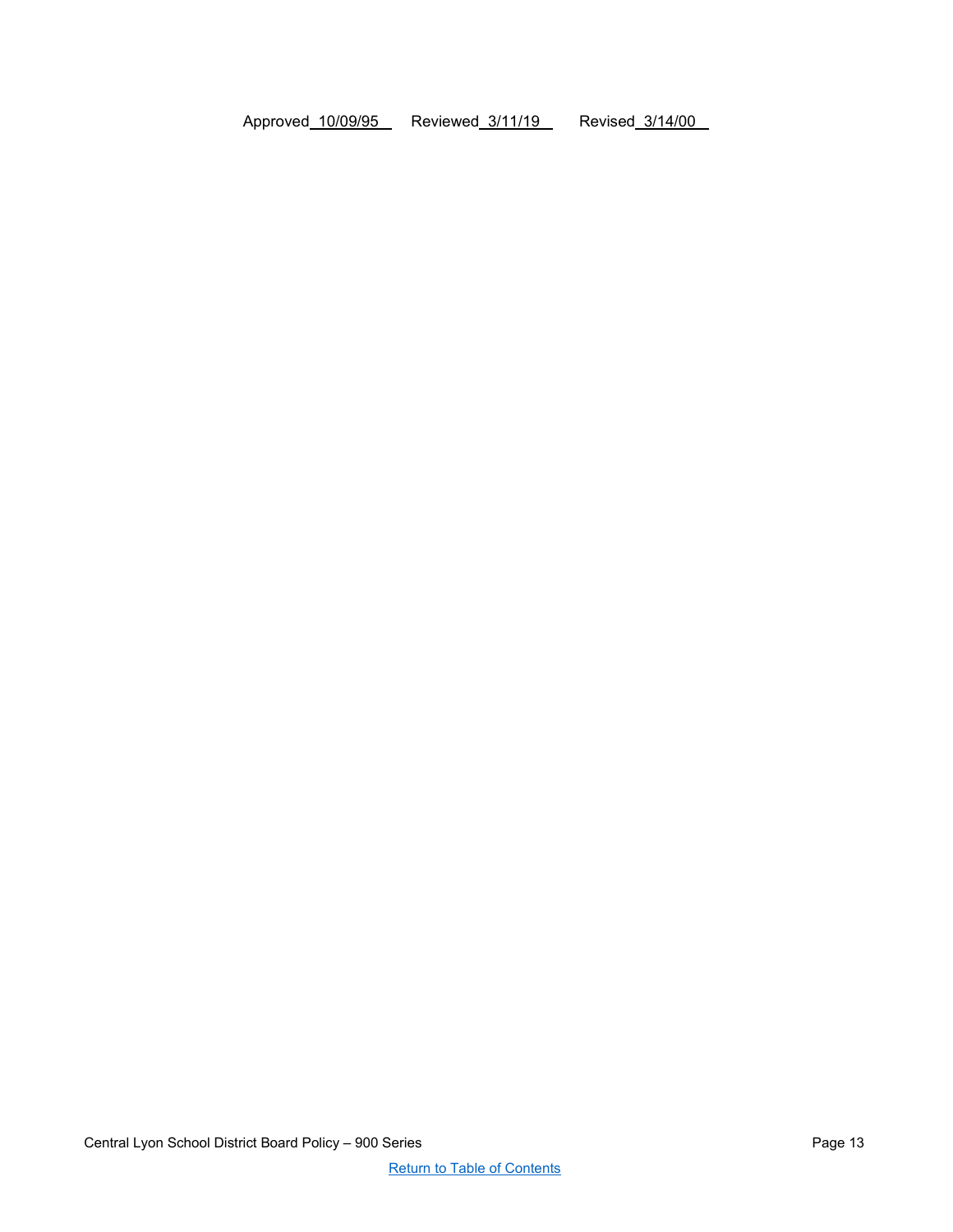## <span id="page-13-1"></span><span id="page-13-0"></span>**902 PRESS, RADIO, AND TELEVISION NEWS MEDIA**

#### 902.3 NEWS RELEASES

The superintendent shall determine when a news release about internal Central Lyon school district and board matters will be issued. In making this determination, the superintendent shall strive to keep the media and the Central Lyon school district community accurately and objectively informed. Further, the superintendent shall strive to create and maintain a positive image for the Central Lyon school district. It shall be the responsibility of the superintendent to approve news releases originating within the school district prior to their release.

News releases will be prepared and disseminated to news media in the Central Lyon school district community. Questions about news releases shall be directed to the superintendent.

Legal Reference: Widmer v. Reitzler, 182 N.W.2d 177 (Iowa 1970). Dobrovolny v. Reinhardt, 173 N.W.2d 837 (Iowa 1970). Iowa Code §§ 21.4; 22.2 (1995). 1980 Op. Att'y Gen. 73. 1952 Op. Att'y Gen. 133.

Cross Reference: 902 Press, Radio and Television News Media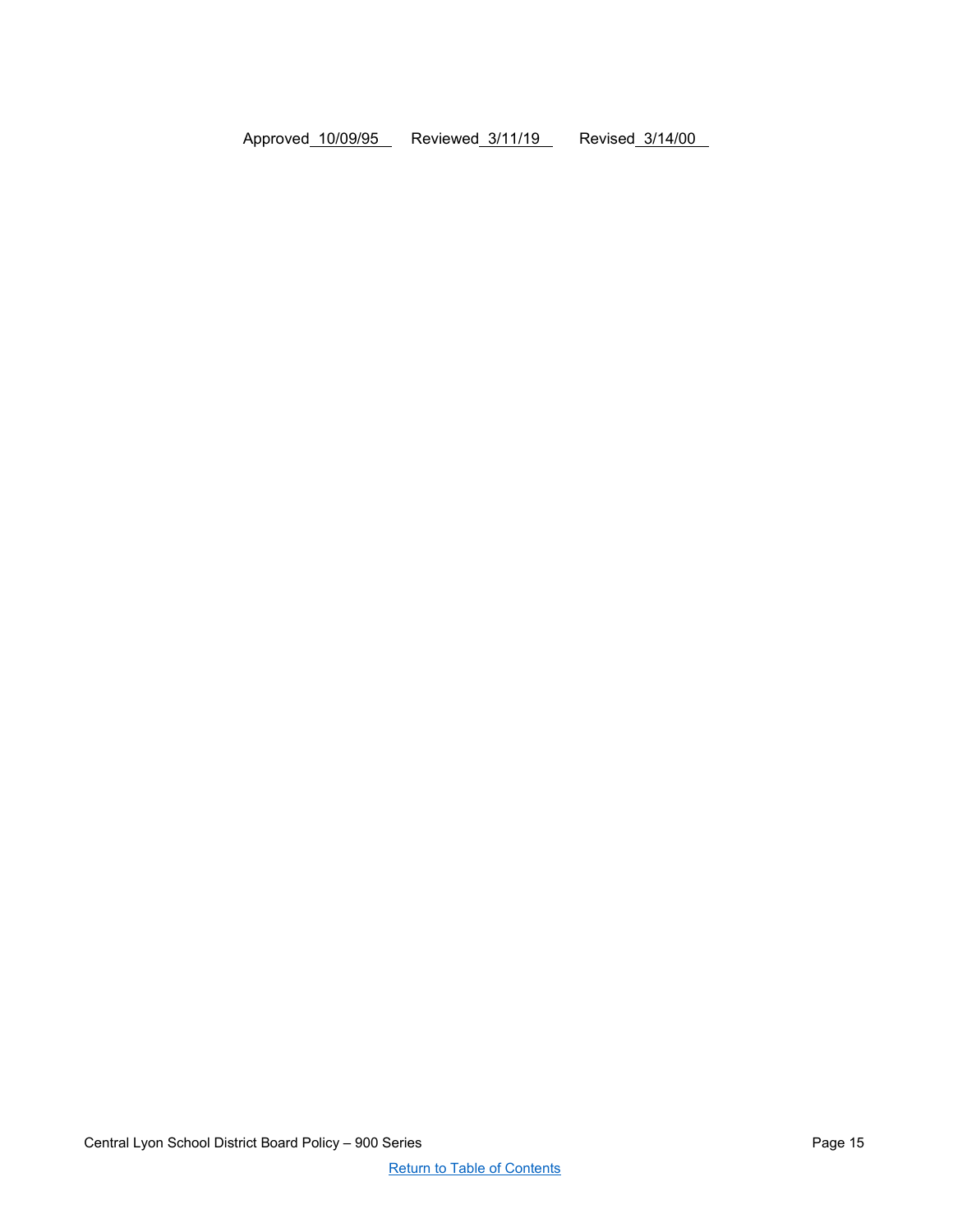## 902.4 LIVE BROADCAST OR VIDEOTAPING

<span id="page-15-0"></span>Individuals may broadcast or videotape public school district events, including open board meetings, as long as it does not interfere with or disrupt the Central Lyon school district event and it does not create an undue burden in adapting the buildings and sites to accommodate the request.

It shall be within the discretion of the superintendent to determine whether the request is unduly burdensome and whether the broadcast or videotaping will interfere with or disrupt the Central Lyon school district event.

Videotaping of classroom activities will be allowed at the discretion of the superintendent. Parents will be notified prior to videotaping of classroom activities if the videotaping is by an outside entity.

It shall be the responsibility of the superintendent to develop administrative regulations outlining the procedures for making the request and the rules for operation if the request is granted.

Legal Reference: Iowa Code §§ 21.4, .7; 22; 279.8 (1995).

Cross Reference: 902.1 News Media Relations 903.3 Visitors to School District Buildings and Sites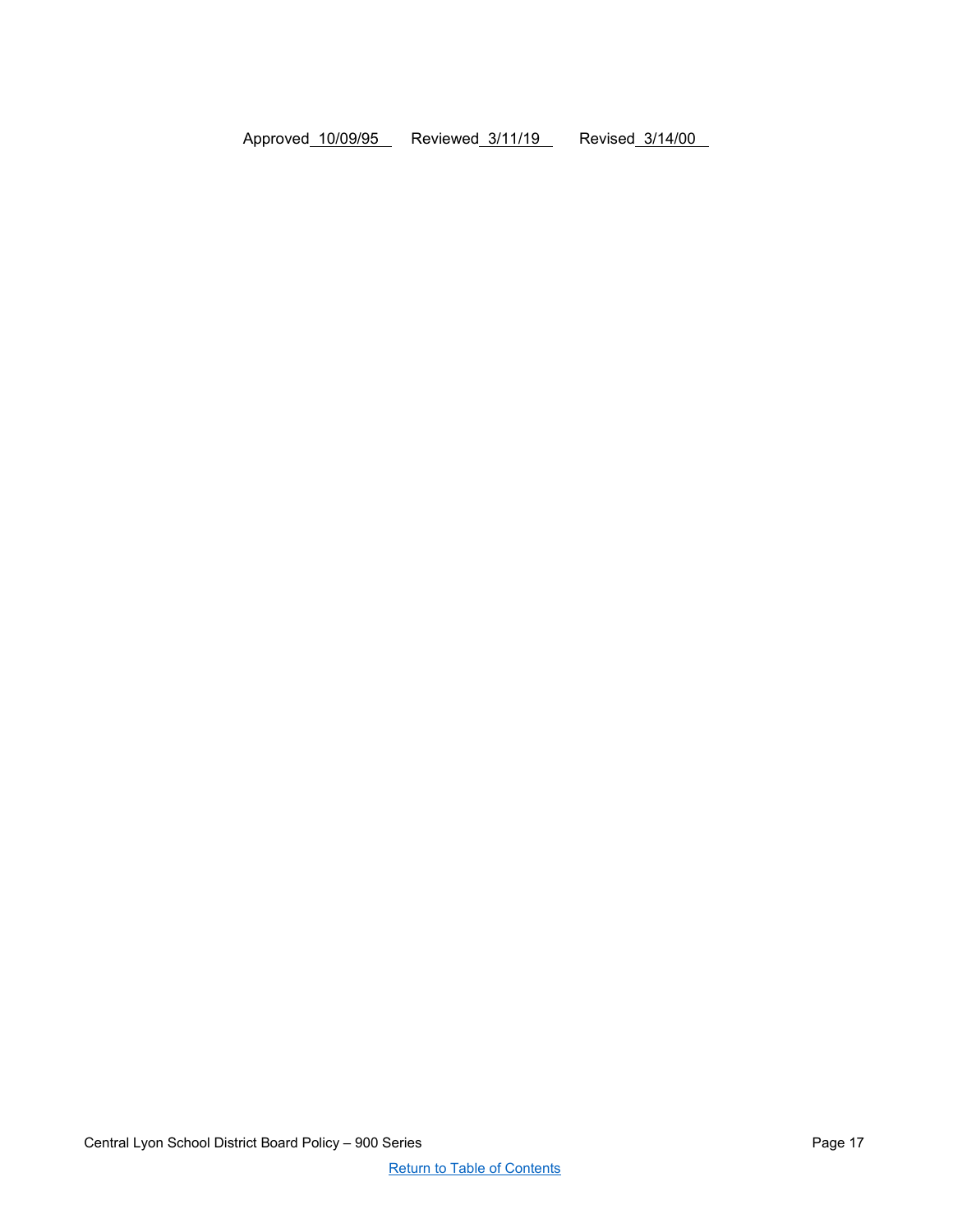# <span id="page-17-1"></span><span id="page-17-0"></span>**903 PUBLIC PARTICIPATION IN THE SCHOOL DISTRICT**

903.1 SCHOOL - COMMUNITY GROUPS

The board values the participation and the support of school district-community groups, including, but not limited to, the booster clubs, Kiwanis, and parent-teacher committee (PTC), which strive for the betterment of the school district and the education program. The board will work closely with these groups.

Prior to any purchase of, or fund raising for the purchase of goods or services for the school district, the group will confer with the superintendent to assist the group in purchasing goods or services to meet the school district's needs.

Funds raised by these groups for the school district may be kept as part of the accounts of the school district.

It is the responsibility of the building principal to be the liaison with the school district-community groups affiliated with the building principal's attendance center.

Legal Reference: Iowa Code §§ 279.8

Cross Reference: 903 Public Participation in the School District

Approved 10/9/95 Reviewed 5/18/21 Revised 5/18/21

Central Lyon School District Board Policy – 900 Series Page 18 November 2008 18

[Return to Table of Contents](#page-0-0)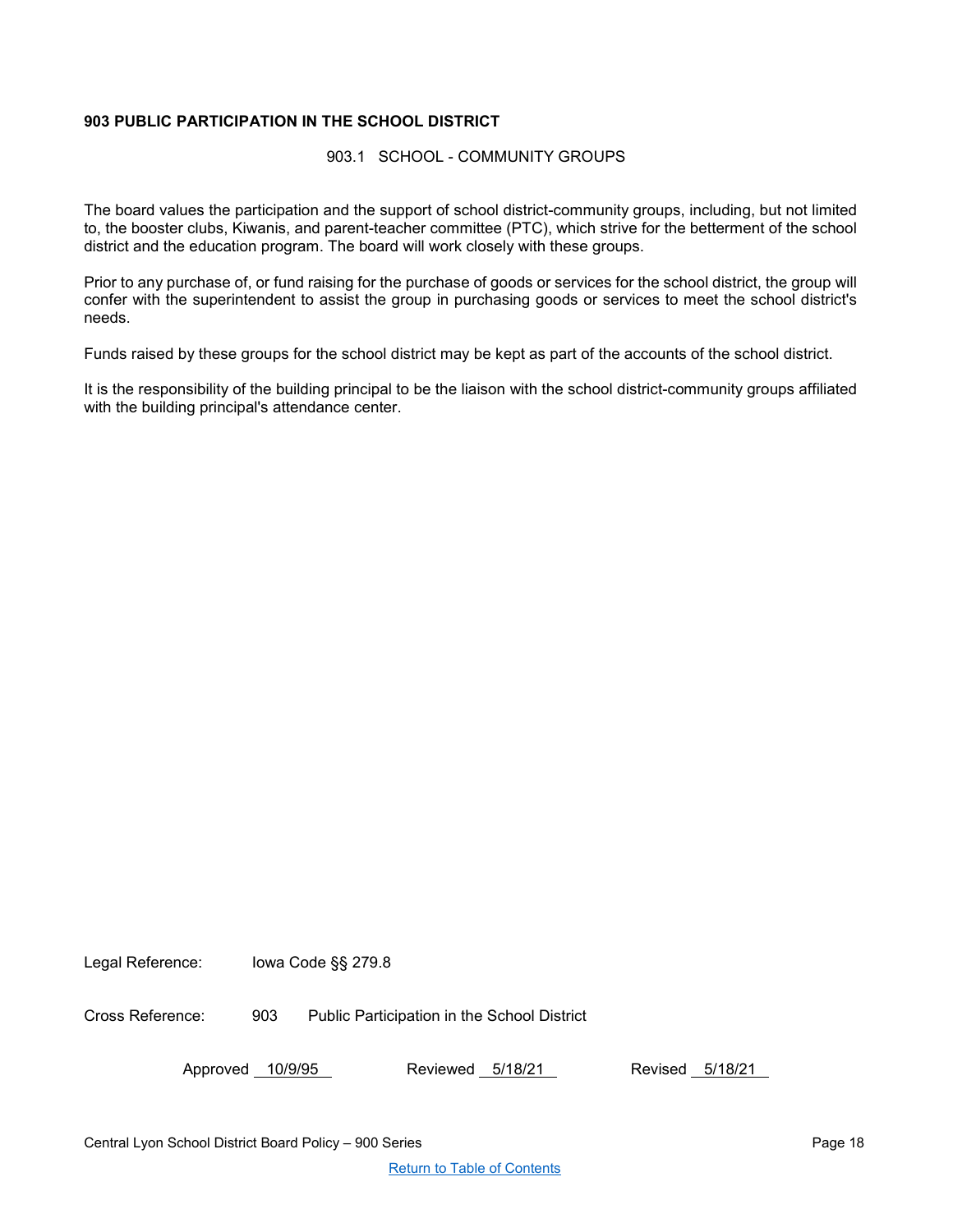## 903.2 COMMUNITY RESOURCE PERSONS AND VOLUNTEERS

<span id="page-18-0"></span>The board recognizes the valuable resource it has in the members of the school district community. When possible and in concert with the education program, members of the school district community may be asked to make presentations to the students or to assist employees in duties other than teaching. The school district may officially recognize the contributions made by volunteers.

Recruitment, training, utilization, and the maintenance of records for the purposes of insurance coverage and/or recognition of school district volunteers is the responsibility of the superintendent.

Volunteers within the district are held to the same high standards of behavior as school employees and will be subject to background checks prior to interacting with students in a volunteer capacity. It is the responsibility of the superintendent or the superintendent's designee to create regulations necessary to carry out this policy.

Legal Reference: Iowa Code §§ 279.8; 670.

Cross Reference: 603.1 Basic Instruction Program 903.3 Visitors to School District Buildings and Sites

Approved 10/9/95 Reviewed 5/18/21 Revised 5/18/21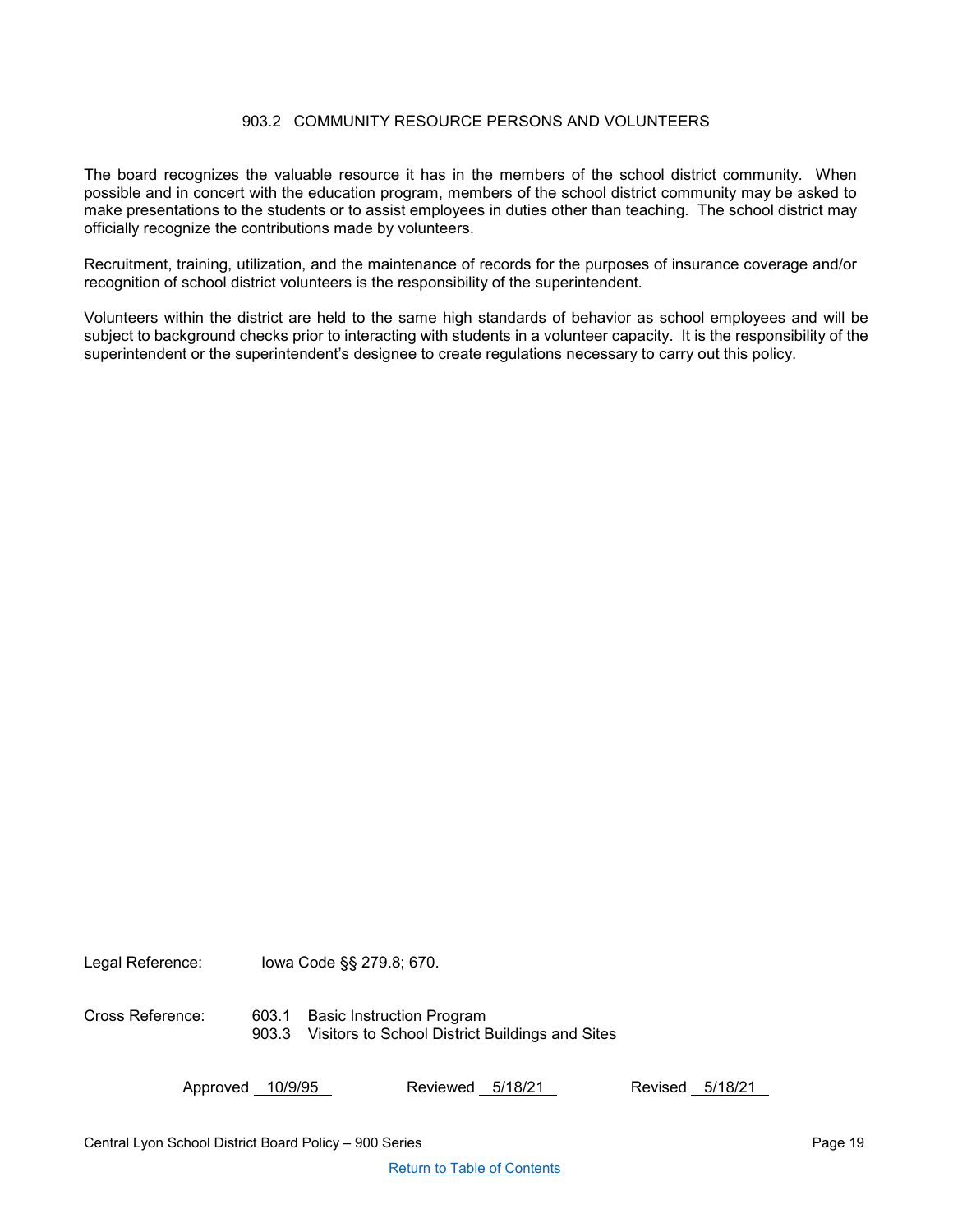## 903.3 VISITORS TO SCHOOL DISTRICT BUILDINGS & SITES

<span id="page-19-0"></span>The Central Lyon board welcomes the interest of parents and other members of the Central Lyon school district community and invites them to visit the school buildings and sites. Visitors, which include persons other than employees or students, must notify the principal of their presence in the facility upon arrival.

Persons who wish to visit a classroom while school is in session are asked to notify the principal and obtain approval from the principal prior to the visit so appropriate arrangements can be made and so class disruption can be minimized.

Visitors shall conduct themselves in a manner fitting to their age level and maturity and with mutual respect and consideration for the rights of others while attending school events. Visitors failing to conduct themselves accordingly may be asked to leave the premises. Children who wish to visit school must be accompanied by a parent or responsible adult.

It shall be the responsibility of employees to report inappropriate conduct. It shall be the responsibility of the superintendent and principals to take the action necessary to cease the inappropriate conduct. If the superintendent or principals are not available, a school district employee shall act to cease the inappropriate conduct.

Legal Reference: Iowa Code §§ 279.8; 716.7 (1995).

Cross Reference: 902 Press, Radio and Television News Media 903.2 Community Resource Persons and Volunteers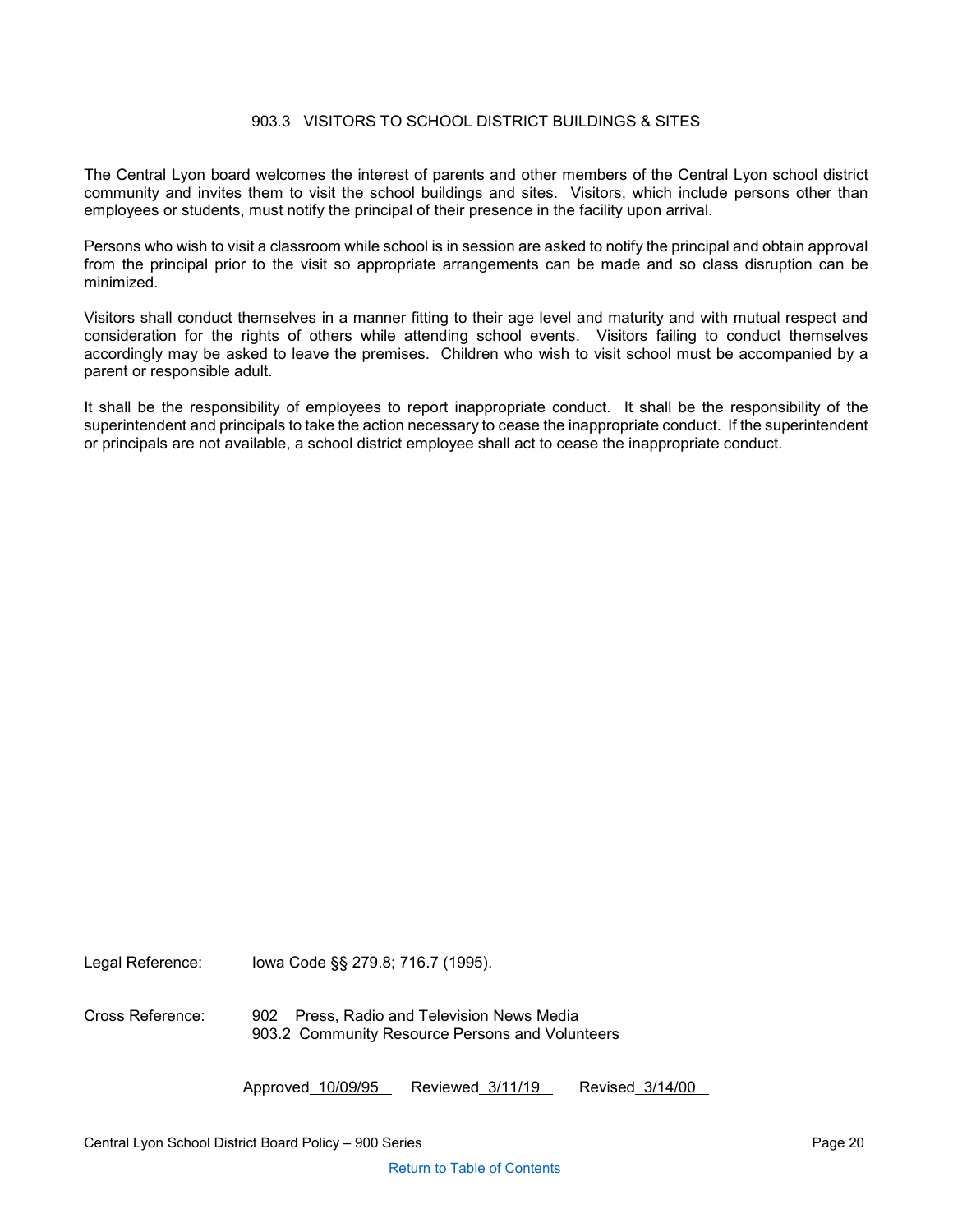## 903.4 PUBLIC CONDUCT ON SCHOOL PREMISES

<span id="page-20-0"></span>The board expects that students, employees and visitors will treat each other with respect, engage in responsible behavior, exercise self-discipline and model fairness, equity and respect. Individuals violating this policy will be subject to discipline. Students will be disciplined consistent with the student conduct policies. Employees will be disciplined consistent with employee discipline policies and laws. Others will be subject to discipline according to this policy.

Individuals are permitted to attend school sponsored or approved activities or visit school premises only as guests of the school district, and, as a condition, they must comply with the school district's rules and policies. Individuals will not be allowed to interfere with or disrupt the education program or activity. Visitors, like the participants, are expected to display mature, responsible behavior. The failure of individuals to do so is not only disruptive but embarrassing to the students, the school district and the entire community.

To protect the rights of students to participate in the education program or activities without fear of interference or disruption and to permit the school officials, employees and activity sponsors and officials to perform their duties without interference or disruption, the following provisions are in effect:

- Abusive, verbal or physical conduct of individuals directed at students, school officials, employees, officials and activity sponsors of sponsored or approved activities or at other individuals will not be tolerated.
- Verbal or physical conduct of individuals that interferes with the performance of students, school officials, employees, officials and activity sponsors of sponsored or approved activities will not be tolerated.
- The use of vulgar, obscene or demeaning expression directed at students, school officials, employees, officials and activity sponsors of sponsored or approved activities participating in a sponsored or approved activity or at other individuals will not be tolerated.

If an individual becomes physically or verbally abusive, uses vulgar, obscene or demeaning expression, or in any way interrupts an activity, the individual may be removed from the event by the individual in charge of the event. Law enforcement may be contacted for assistance.

Individuals removed from school premises have the ability to follow the board's chain of command and complaint policies should they choose to do so. The exclusion is in effect should the individual choose to appeal the decision of the superintendent. The term "individual" as used in the policy also includes students and employees.

If an individual has been notified of exclusion and thereafter tries to enter a school building or attends a sponsored or approved activity, the individual will be advised that his/her attendance will result in prosecution. The school district may obtain a court order for permanent exclusion from the school building or from future school sponsored or approved activities.

Legal Reference: Iowa Code §§ 279.8, .66; 716.7 (2007).

| Cross Reference: | 205 | Board Member Liability                             |
|------------------|-----|----------------------------------------------------|
|                  | 504 | Student Activities                                 |
|                  |     | 802.6 Vandalism                                    |
|                  | 903 | <b>Public Participation in the School District</b> |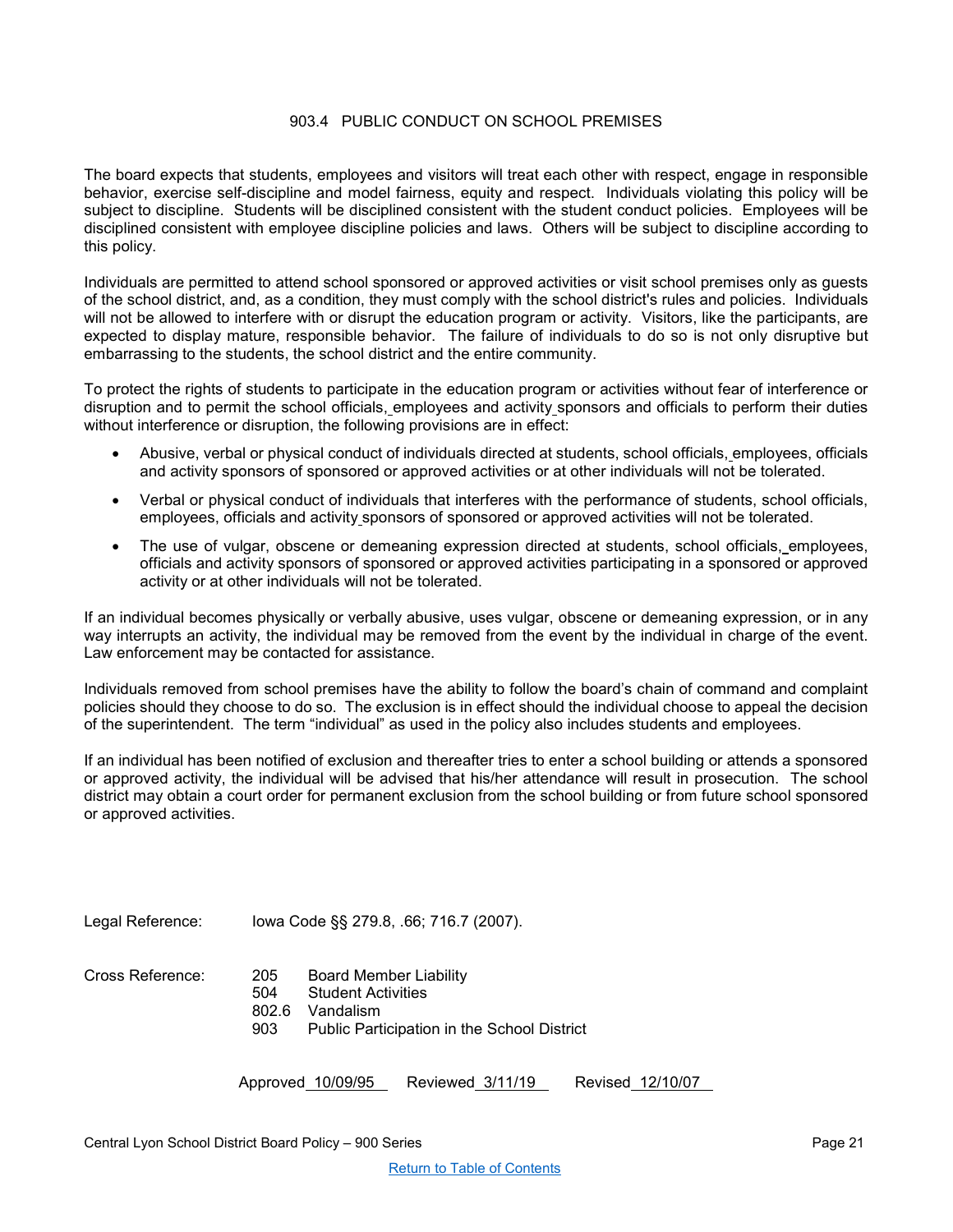## 903.5 DISTRIBUTION OF MATERIALS

<span id="page-21-0"></span>The board recognizes that students, employees, parents or citizens may want to distribute materials within the school district that are noncurricular. Noncurricular materials to be distributed must be approved by the building principal and meet certain standards prior to their distribution.

It shall be the responsibility of the superintendent, in conjunction with the building principals to draft administrative regulations regarding this policy.

| Legal Reference: | U.S. Const. amend. I.<br>Hazelwood School District v. Kuhlmeier, 484 U.S. 260 (1988).<br>Bethel School District v. Fraser, 478 U.S. 675 (1986).<br>New Jersey v. T.L.O., 469 U.S. 325 (1985).<br>Tinker v. Des Moines Ind. Comm. Sch. Dist., 393 U.S. 503 (1969).<br>Bystrom v. Fridley High School, 822 F.2d 747 (8th Cir. 1987).<br>lowa Code §§ 279.8; 280.22 (1995). |                  |                  |  |
|------------------|--------------------------------------------------------------------------------------------------------------------------------------------------------------------------------------------------------------------------------------------------------------------------------------------------------------------------------------------------------------------------|------------------|------------------|--|
| Cross Reference: | 502.3 Freedom of Expression<br>503.1 Student Conduct<br>504 Student Activities<br>603.9 Academic Freedom                                                                                                                                                                                                                                                                 |                  |                  |  |
|                  | Approved 10/09/95                                                                                                                                                                                                                                                                                                                                                        | Reviewed 3/11/19 | Revised 12/10/07 |  |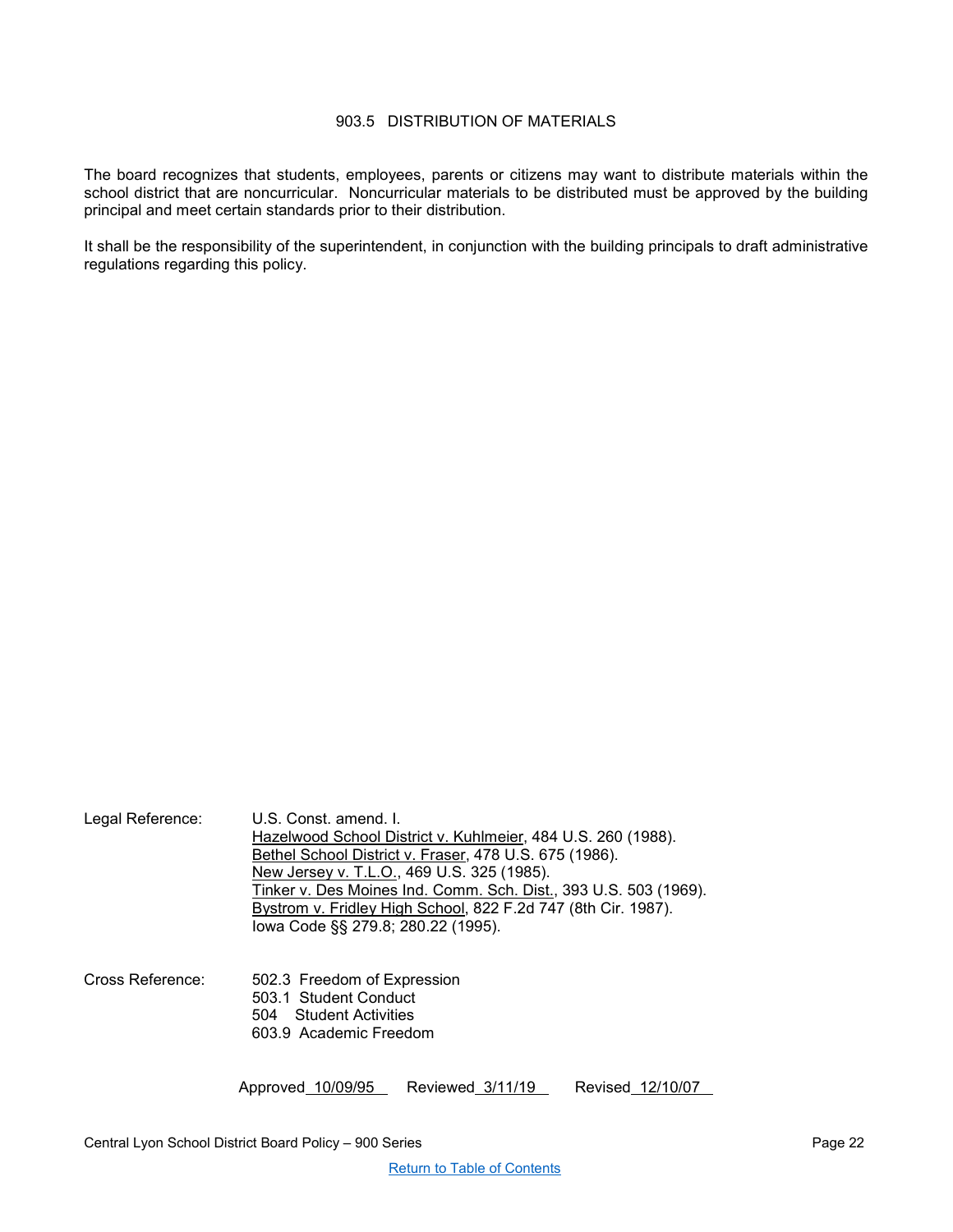## 903.5R1 DISTRIBUTION OF MATERIALS REGULATION

#### <span id="page-22-0"></span>I. Guidelines

Individuals, including students, may have the right to distribute on school premises, at reasonable times and places, unofficial written material, petitions, buttons, badges or other insignia, except expression which:

- (a) is obscene to minors;
- (b) is libelous;
- (c) contains indecent, vulgar, profane or lewd language;
- (d) advertises any product or service not permitted to minors by law;

(e) constitutes insulting or fighting words, the very expression of which injures or harasses other people (e.g., threats of violence, defamation of character or of a person's race, religion, gender, disability, age or ethnic origin):

(f) presents a clear and present likelihood that, either because of its content or the manner of distribution, it will cause a material and substantial disruption of the proper and orderly operation and discipline of the school or school activities, will cause the commission of unlawful acts or the violation of lawful school regulations.

Distribution on school premises of material in categories (a) through (d) to any student is prohibited. Distribution on school premises of material in categories (e) and (f) to a substantial number of students is prohibited.

#### II. Procedures

Anyone wishing to distribute unofficial written material must first submit for approval a copy of the material to the building principal at least twenty-four (24) hours in advance of desired distribution time, together with the following information:

- 1. Name and phone number of the person submitting request and, if a student, the homeroom number;
- 2. Date(s) and time(s) of day of intended display or distribution;
- 3. Location where material will be displayed or distributed;
- 4. The grade(s) of students to whom the display or distribution is intended.

Within twenty-four (24) hours of submission, the principal will render a decision whether the material violates the guidelines in subsection I or the time, place and manner restrictions in subsection III of this policy. In the event that permission to distribute the material is denied, the person submitting the request should be informed in writing of the reasons for the denial. Permission to distribute material does not imply approval of its contents by either the school, the administration, the board or the individual reviewing the material submitted.

If the person submitting the request does not receive a response within twenty-four (24) hours of submission, the person shall contact the building principal's office to verify that the lack of response was not due to an inability to locate the person. If the person has made this verification and there is no response to the request, the material may be distributed in accordance with the time, place and manner provisions in subsection III.

If the person is dissatisfied with the decision of the principal, the person may submit a written request for appeal to the superintendent. If the person does not receive a response within three (3) school days of submitting the appeal, the person shall contact the superintendent to verify that the lack of response is not due to an inability to locate the person. If the person has made this verification and there is no response to the appeal, the material may be distributed in accordance with the time, place and manner provisions in subsection III.

> At every level of the process the person submitting the request shall have the right to appear and present the reasons, supported by relevant witnesses and material, as to why distribution of the written material is appropriate.

Permission to distribute material does not imply approval of its contents by either the Central Lyon school district, the board, the administration or the individual reviewing the material submitted.

## **III. Time, place and manner of distribution**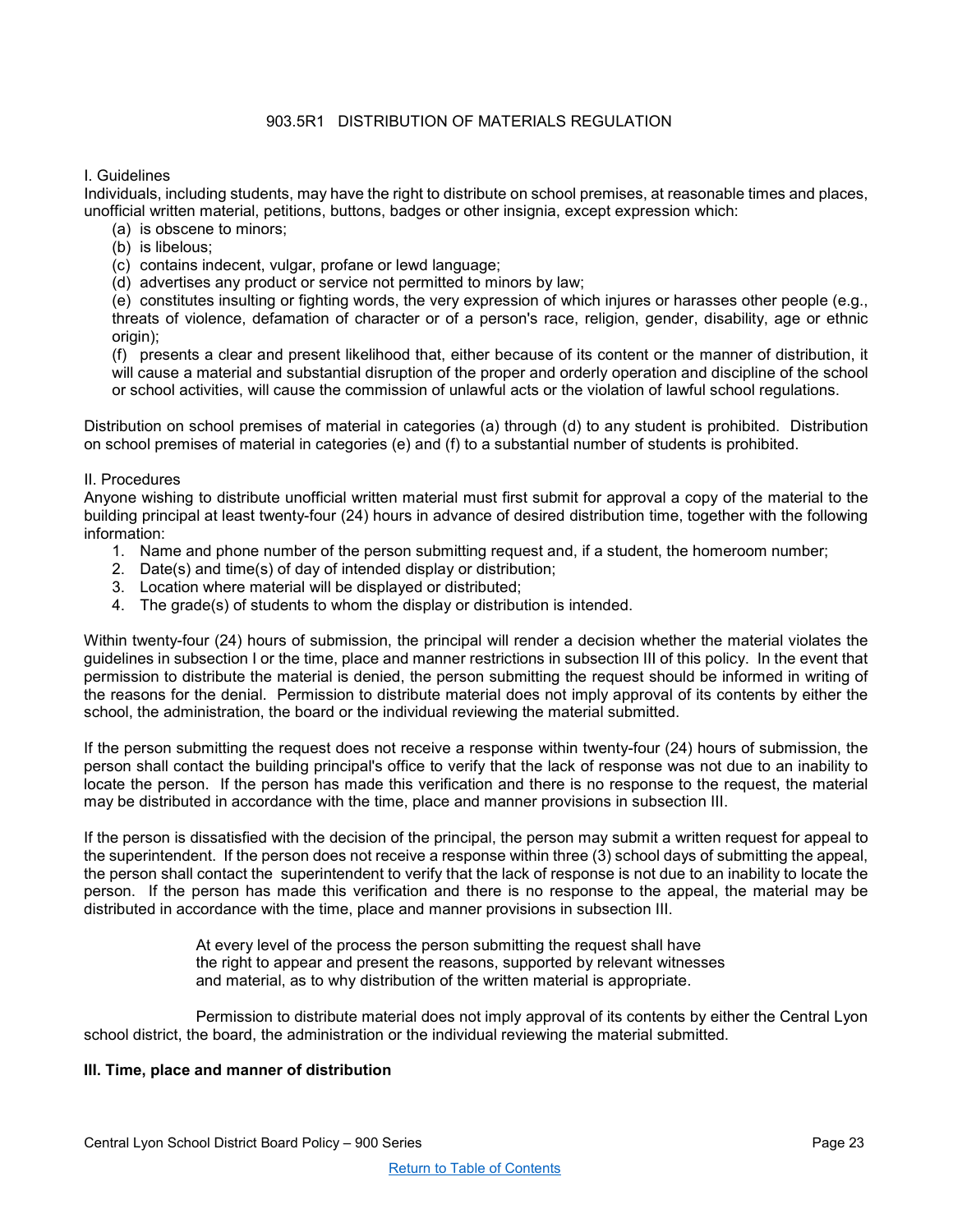The distribution of written material is prohibited when it blocks the safe flow of traffic within corridors and entrance ways of the school or otherwise disrupts school activities. The distribution of unofficial material shall be limited to a reasonable time, place and manner as follows:

1. The material shall be distributed from a table set up for the purpose in a location designated by the principal, which location shall not block the safe flow of traffic or block the corridors or entrance ways, but which shall give reasonable access to students.

2. The material shall be distributed either before and/or after the regular instructional day.

3. No written material may be distributed during and at the place of a normal school activity if it is reasonably likely to cause a material and substantial disruption of that activity.

## **IV. Definitions**

The following definitions apply to the following terms used in this policy:

1. "Obscene to minors" is defined as:

(a) The average person, applying contemporary community standards, would find that the written material, taken as a whole, appeals to the prurient interest of minors of the age to whom distribution is requested;

(b) The material depicts or describes, in a manner that is patently offensive to prevailing standards in the adult community concerning how such conduct should be presented to minors of the age to whom distribution is requested, sexual conduct such as intimate sexual acts (normal or perverted), masturbation, excretory functions, and lewd exhibition of the genitals; and

(c) The material, taken as a whole, lacks serious literary, artistic, political or scientific value for minors.

2. "Minor" means any person under the age of eighteen (18).

3. "Material and substantial disruption" of a normal school activity is defined as follows:

(a) Where the normal school activity is an educational program of the district for which student attendance is compulsory, "material and substantial disruption" is defined as any disruption which interferes with or impedes the implementation of that program.

(b) Where the normal school activity is voluntary in nature (including, without limitation, school athletic events, school plays and concerts, and lunch periods), "material and substantial disruption" is defined as student rioting, unlawful seizures of property, widespread shouting or boisterous demonstration, sit-in, stand-in, walk-out, or other related forms of activity.

In order for expression to be considered disruptive, there must exist specific facts upon which the likelihood of disruption can be forecasted including past experience in the school, current events influencing student activities and behavior, and instances of actual or threatened disruption relating to the written material in question.

4. "School activities" means any activity of students sponsored by the school and includes, by way of example but not limited to, classroom work, library activities, physical education classes, official assemblies and other similar gatherings, school athletic contests, band concerts, school plays and in-school lunch periods.

5. "Unofficial" written material includes all written material except school newspapers, literary magazines, yearbooks, and other publications funded and/or sponsored or authorized by the school. Examples include leaflets, brochures, flyers, petitions, placards and underground newspapers, whether written by students or others.

6. "Libelous" is a false and unprivileged statement about a specific individual that tends to harm the individual's reputation or to lower him/her in the esteem of the community.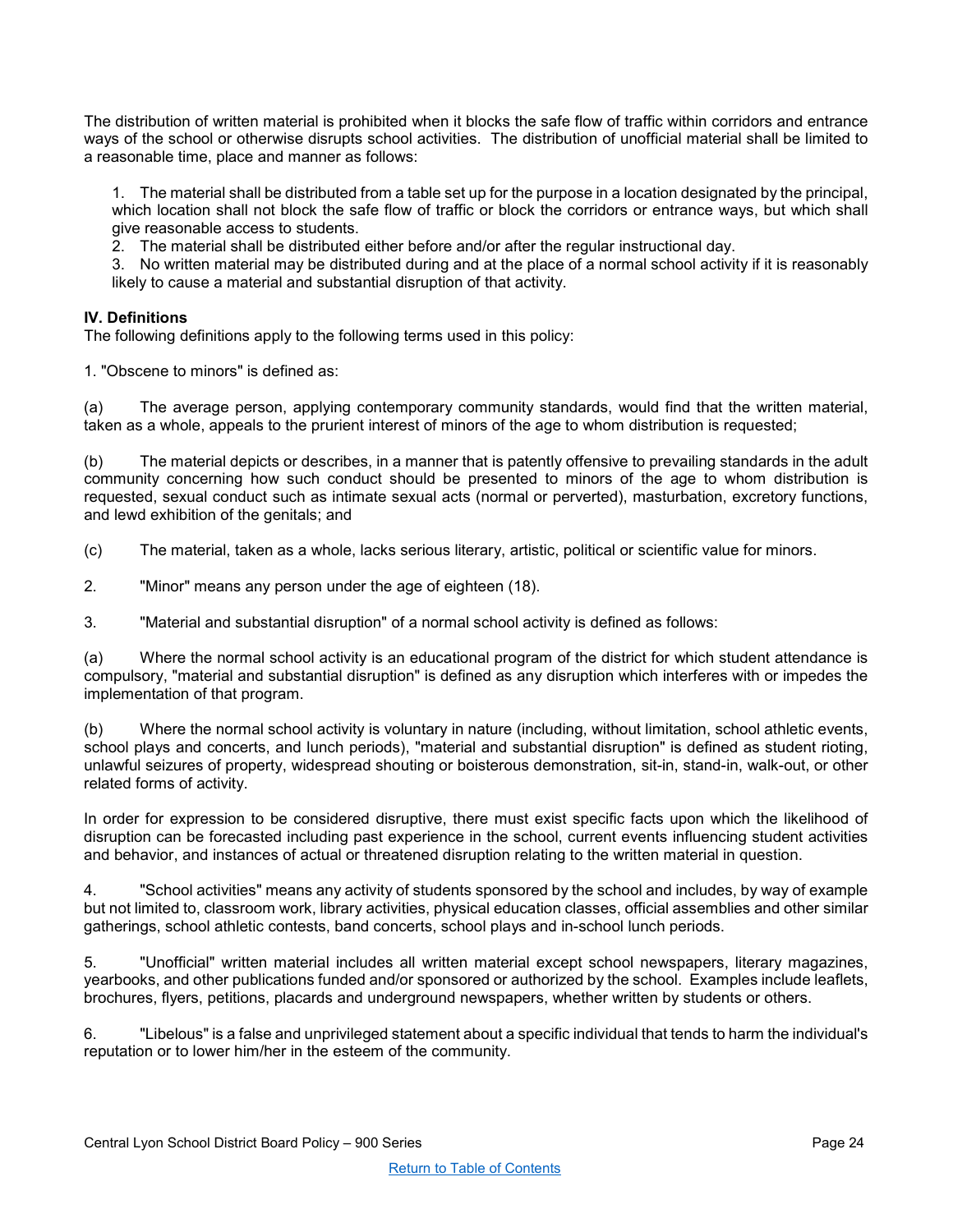7. "Distribution" means circulation or dissemination of written material by means of handing out free copies, selling or offering copies for sale and accepting donations for copies. It includes displaying written material in areas of the school which are generally frequented by students.

## **V. Disciplinary action**

Distribution by any student of unofficial written material prohibited in subsection I or in violation of subsection III may be halted, and students may be subject to discipline including suspension and expulsion. Any other party violating this policy may be requested to leave the school property immediately and, if necessary, local law enforcement officials will be notified.

## **VI. Notice of policy to students**

A reference of this policy shall be published in student handbooks and posted on the Central Lyon website.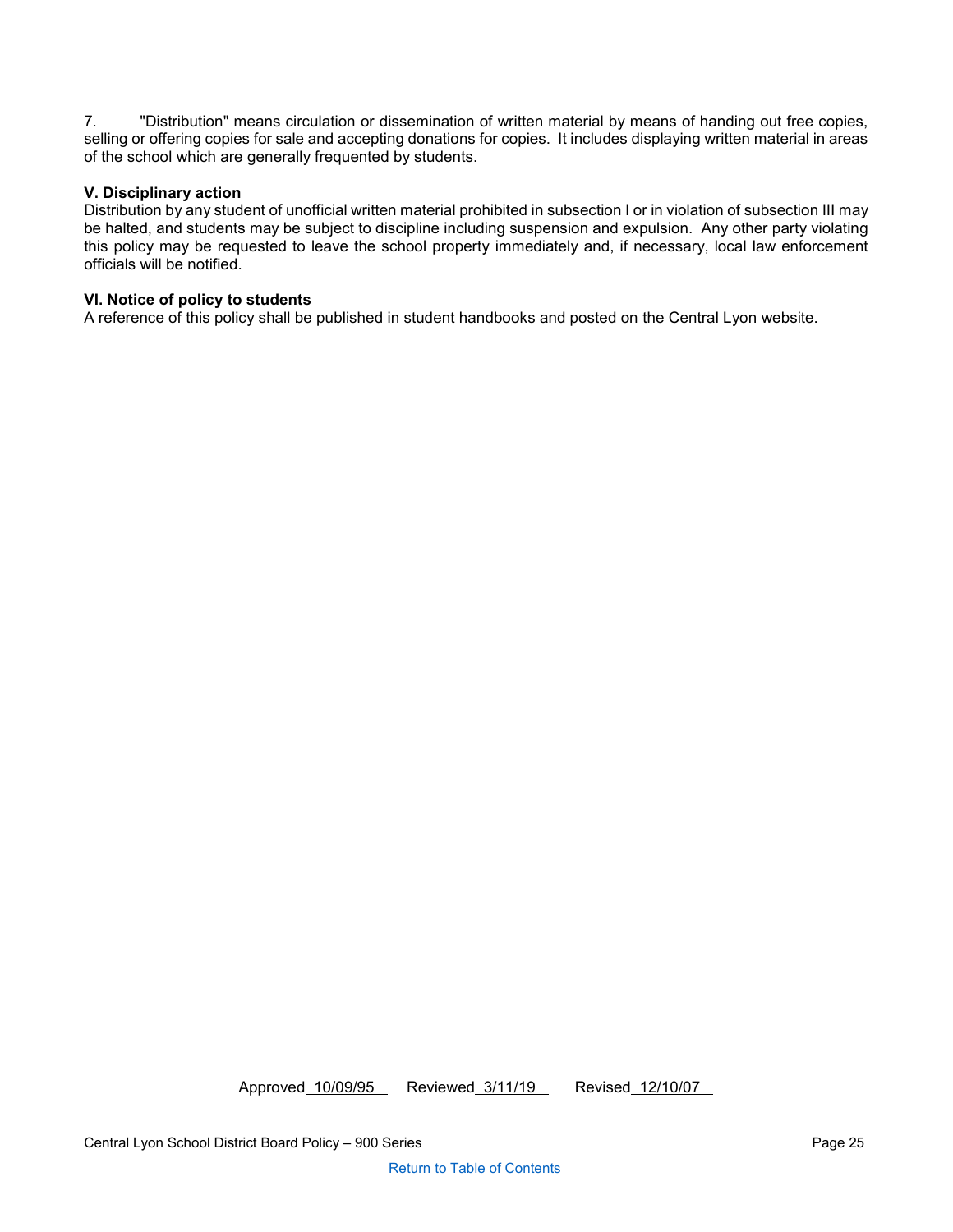## 903.6 (PARTNERSHIPS) EDUCATION/PRIVATE BUSINESS/INDUSTRIAL

<span id="page-25-0"></span>The continued vitality of district curricular offerings is dependent upon a number of factors, one of which is our relationship(s) with the private sector. The Board of Education encourages and supports written partnership agreements between the district and selected private sector entities in areas where the sharing of expertise, materials and time extend and enhance our educational programming.

The Superintendent and/or his/her designee is authorized to enter into such agreements and shall periodically report to the Board of Education on the status of such agreements/partnerships.

Use of students or the district for purposes of promoting a product or service will not be permitted. Materials carrying advertising, promotional messages, or company identification may be permitted if mutually agreed to prior to their issuance.

| Legal Reference: | (1995).         |                                                      | lowa Code §§ 256.11; 279.8, .10, .11; 280.3, .14; 299.1-.6, .11, .15, .24; 299A |
|------------------|-----------------|------------------------------------------------------|---------------------------------------------------------------------------------|
| Cross Reference: | 604.13<br>604.2 | <b>Work Experience</b><br>Individualized Instruction |                                                                                 |
| Approved 8/14/95 |                 | Reviewed 2/8/21                                      | Revised 8/14/95                                                                 |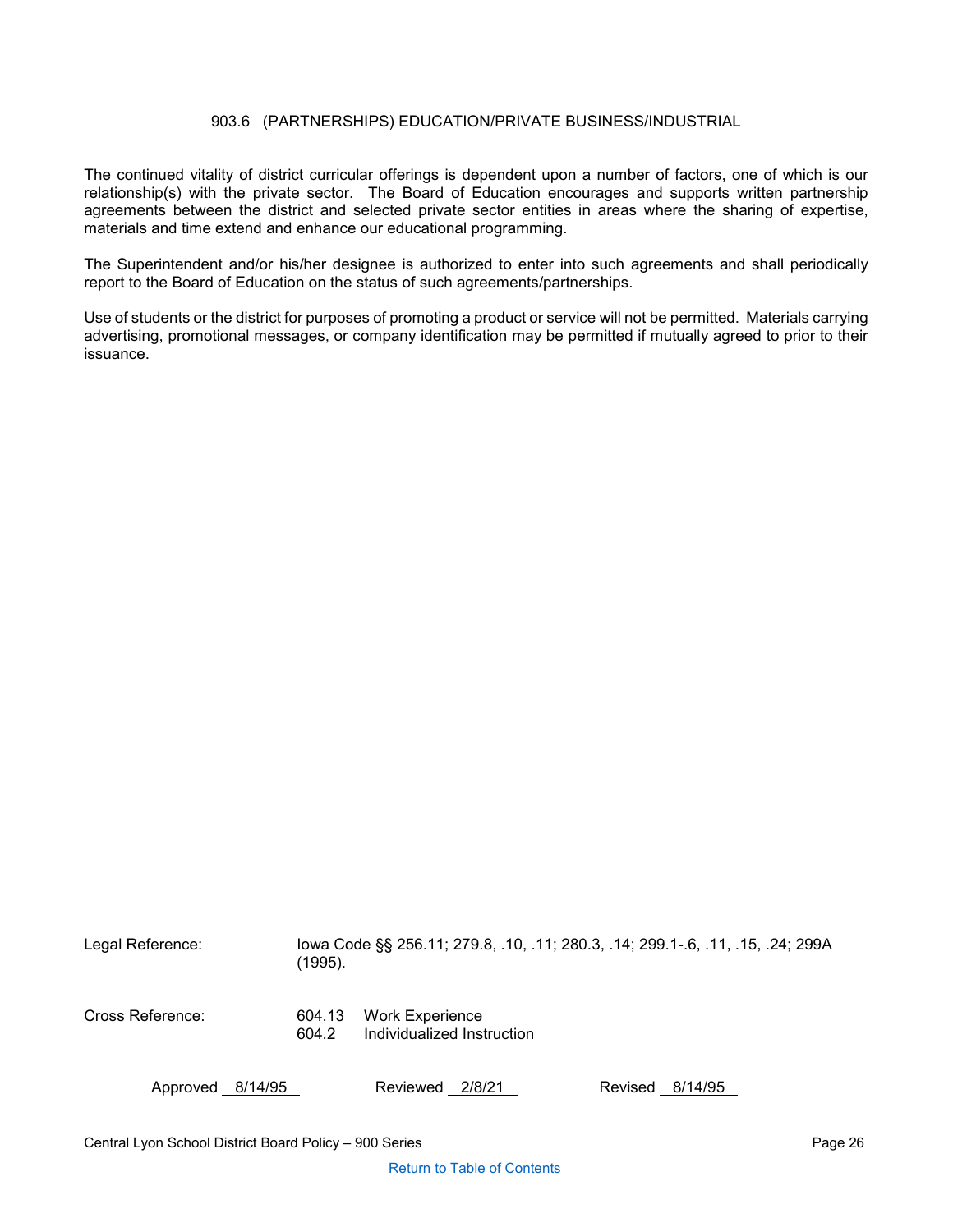## <span id="page-26-1"></span><span id="page-26-0"></span>**904 COMMUNITY ACTIVTIES INVOLVING STUDENTS**

#### 904.1 TRANSPORTING STUDENTS IN PRIVATE VEHICLES

Generally, transporting students for school purposes is done in a vehicle owned by the school district and driven by a school bus driver. Students may be transported in private vehicles for school purposes. It is within the discretion of the superintendent to determine when this is appropriate.

Individuals transporting students for school purposes in private vehicles must have the permission of the superintendent and meet all applicable requirements set by the district. Prior to transporting students in private vehicles, the district may require the following:

- The vehicle used to transport the student(s) is in good condition and meets all applicable safety requirements;
- The driver transporting the student(s) possesses a valid drivers' license;
- Proof of insurance has been supplied to the superintendent and the insurance satisfies the minimum coverage requirements for driving personal vehicles in the State of Iowa ; and ;
- The parents of the students to be transported have given written permission to the superintendent.

The school district assumes no responsibility for those students who have not received the approval of the superintendent and who ride in private vehicles for school purposes. If transportation is not provided by the school district, or if transportation provided by the school district is declined by the student or parent/guardian, then the responsibility and corresponding liability for transportation for school purposes shall rest solely with the student and parent/guardian.

This policy statement applies to transportation of students for school purposes in addition to transporting students to and from their designated attendance center. The superintendent may develop an administrative process to implement this policy.

| Legal Reference: | lowa Code §§ 279.8; 285; 321.<br>281 I.A.C. 43.                                                            |
|------------------|------------------------------------------------------------------------------------------------------------|
| Cross Reference: | 401.6 Transporting of Students by Employees<br>401.7 Employee Travel Compensation<br>Transportation<br>711 |

Approved 10/9/95 Reviewed 5/18/21 Revised 5/18/21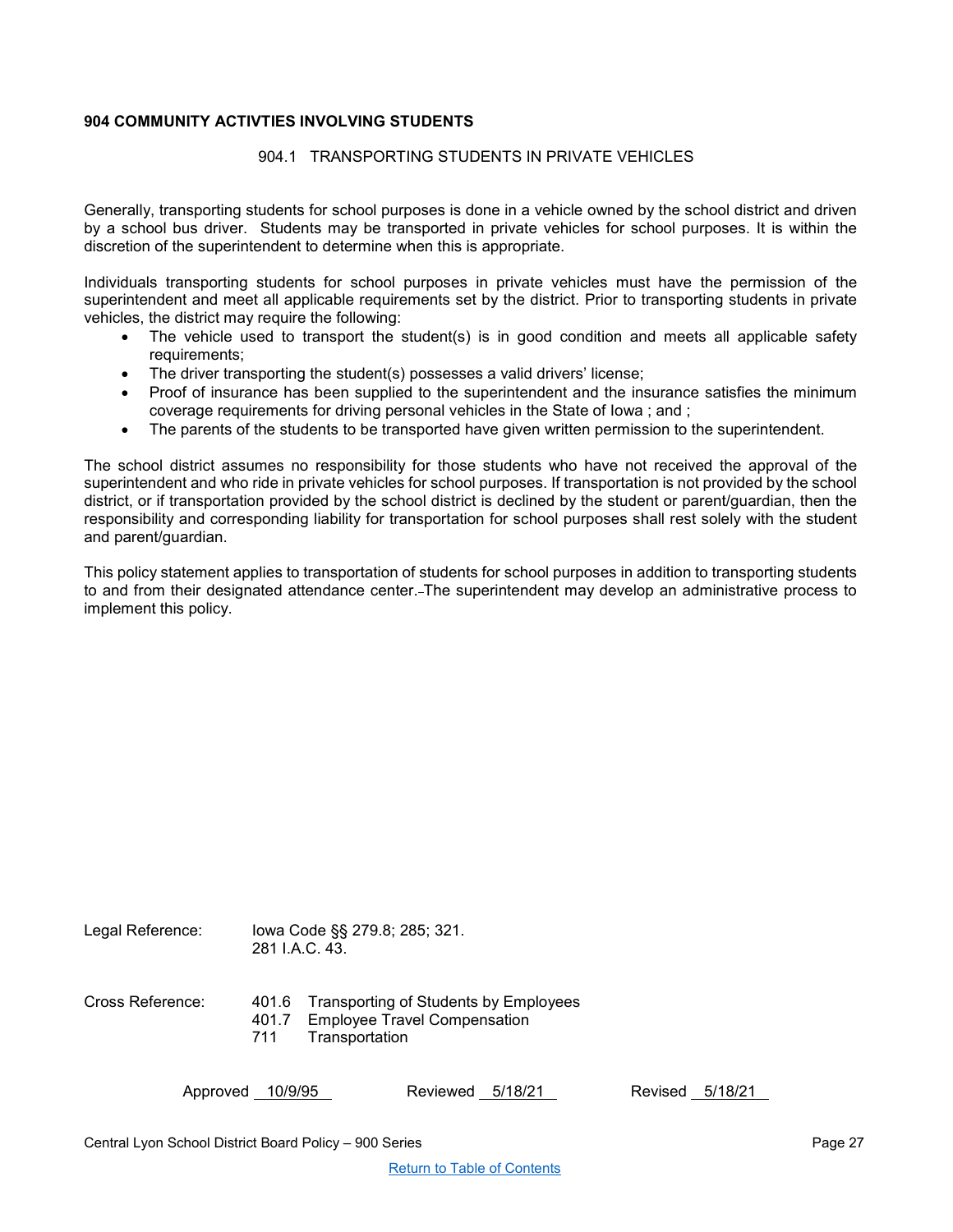## 904.2 ADVERTISING AND PROMOTION

<span id="page-27-0"></span>The use of students, the school district name, or its buildings and sites for advertising and promoting products and/or services of entities and organizations may be allowed if the purpose is educationally related and prior approval has been obtained from the Superintendent.

Legal Reference: Iowa Code § 279.8 (1995).

Cross Reference: 504.5 Student Fund Raising 904 Community Activities Involving Students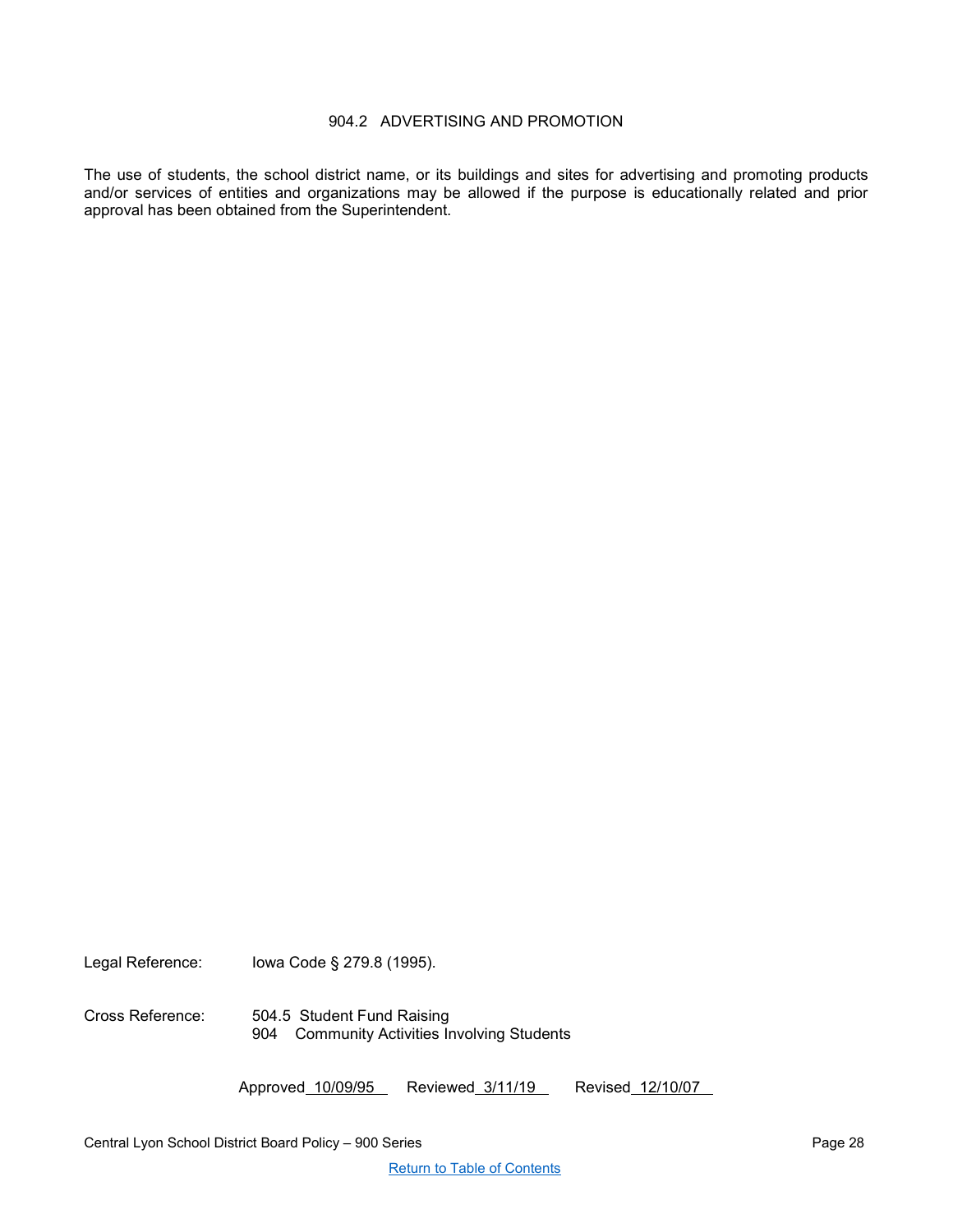## <span id="page-28-1"></span><span id="page-28-0"></span>**905 USE OF SCHOOL DISTRICT FACILIES AND EQUIPMENT**

## 905.1 COMMUNITY USE OF SCHOOL DISTRICT BUILDINGS & SITES & EQUIPMENT

The buildings and sites and equipment of the Central Lyon school district will be made available for a fee to local nonprofit entities which promote cultural, educational, civic, community, religious, or recreational activities. Such use will be permitted only when the use does not interfere with or disrupt the education program or school-related activity, the use is consistent with state law, and will end no later than midnight. It is within the discretion of the board to allow for-profit entities to use school district buildings and sites. The board reserves the right to deny use of the buildings and sites and the equipment to any group. It shall be within the discretion of the superintendent to allow use of school district buildings and sites on Sundays.

Organizations, individuals, and other entities that wish to use the Central Lyon school district property must apply at the superintendent's office. It shall be the responsibility of the superintendent and/or his/her designee to determine whether the school district facility requested is available and whether the application for use meets board policy and administrative regulations. It shall be the responsibility of the superintendent or the specified designee to provide application forms, obtain proof of insurance, and draw up the contract for use of Central Lyon school district property.

Activities in the Central Lyon school district buildings and sites shall be supervised by an employee of the school district unless special prior arrangements are made with the superintendent. All district employees shall be paid for their hours at a set rate established by the district. The employee shall not accept a fee from the user. If appropriate, the school district employee will be paid by the school district.

The board may allow groups, such as the Boy and Girl Scouts, 4-H, River Valley Players, and Central Lyon Booster Clubs to use the buildings and sites without charge. While such groups may use the buildings and sites without charge, they may be required to pay a custodial fee.

It shall be the responsibility of the superintendent to develop a fee schedule for the board's approval and to develop administrative regulations regarding this policy.

| Legal Reference: | lowa Code §§ 276; 278.1(4); 279.8; 288; 297.9-.11 (1995). |
|------------------|-----------------------------------------------------------|
|                  | 1982 Op. Att'y Gen. 561.                                  |
|                  | 1940 Op. Att'y Gen. 232.                                  |
|                  | 1936 Op. Att'y Gen. 196.                                  |

Cross Reference: 704 Revenue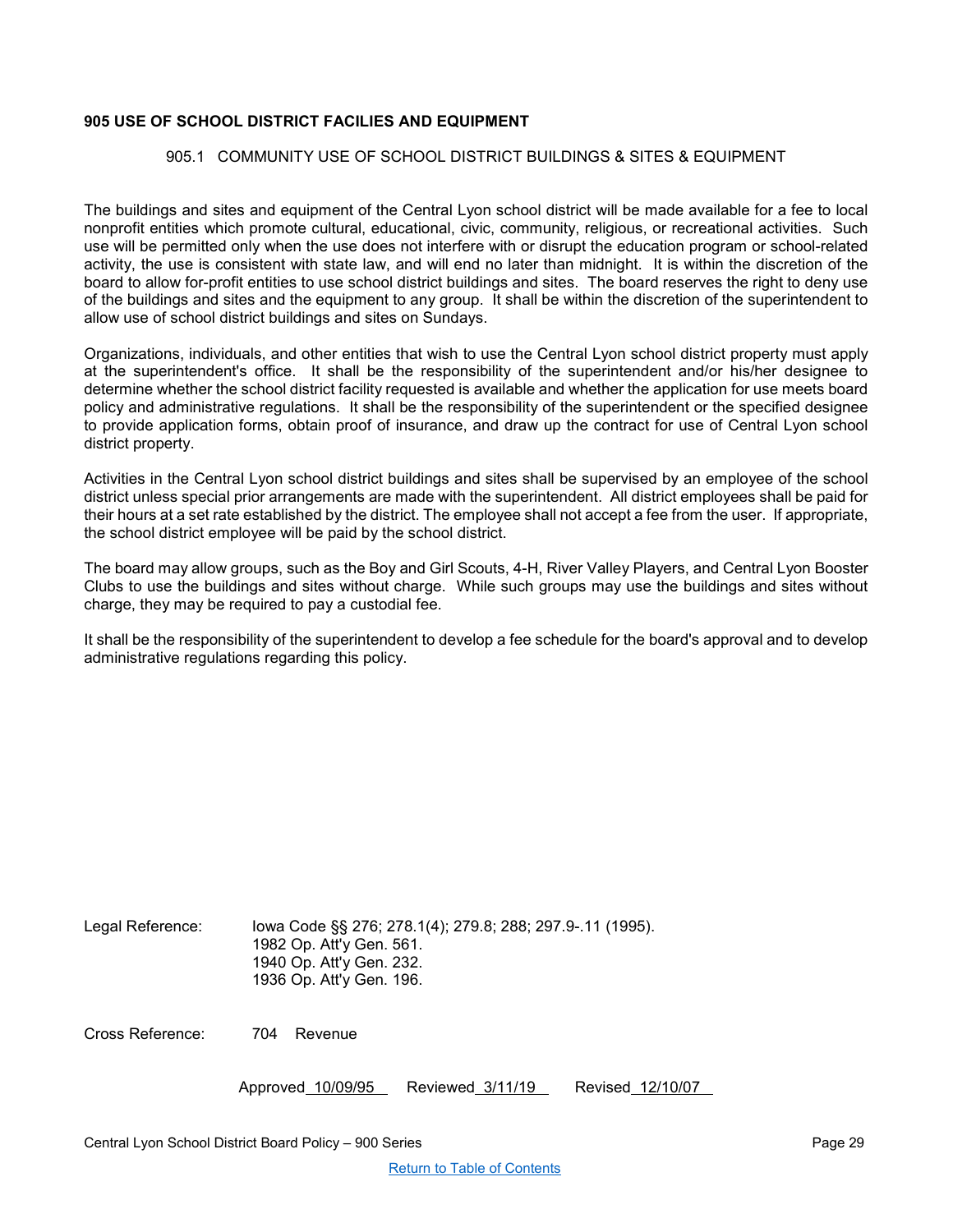# 905.1R1 USE OF SCHOOL DISTRICT FACILITIES REGULATION

<span id="page-29-0"></span>There shall be no alcoholic beverages, drugs, or tobacco products brought to, consumed or used in the building or on the grounds.

There shall be no smoking in school facilities or on school grounds.

A custodian or district employee may be present while the facility is being used.

After a school building has been used by an outside group, cleaning will be done by employees. Fees for such work will be paid by the group in addition to the rental fee charged (if applicable) for the use of the building.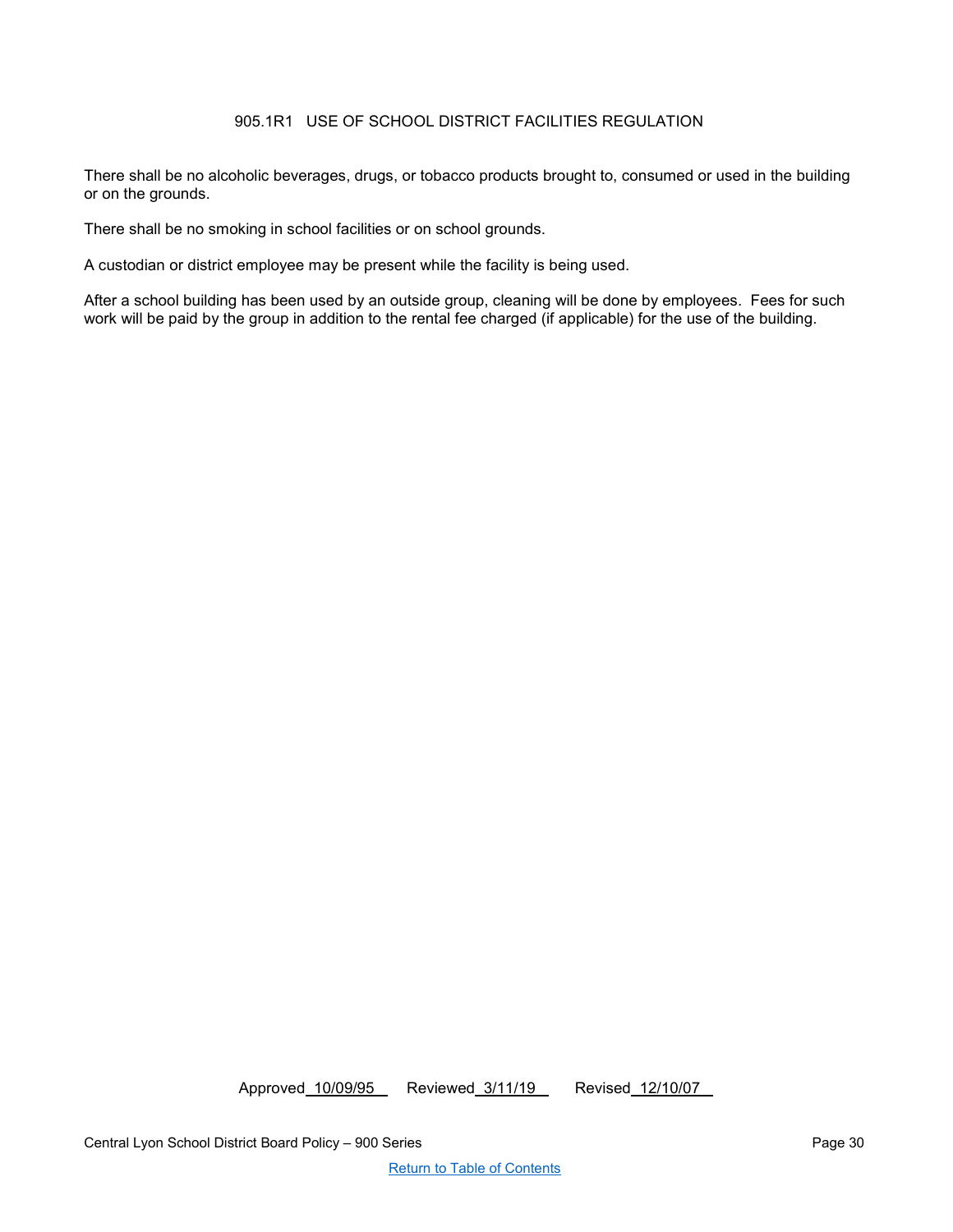#### 905.1E1 USE OF FACILITIES - APPLICATION FORM

<span id="page-30-0"></span>The undersigned applicant makes application for the use of the school building designated below. Please refer to Policy 905.1 to determine the proper use of school facilities. The applicant is responsible for enforcing these regulations.

The undersigned, hereafter referred to as "organization," states that it shall hold the Central Lyon Community School District, hereafter referred to as "district," harmless from any and all damages and claims that may arise by reason of any negligence on the part of the organization or the district, and its officers, employees or agents, in the use by the organization of any facilities owned by the district. In case any action is brought therefore against the district or any of its officers, employees or agents, the organization shall assume full responsibility for the legal defense thereof, and upon its failure to do so on proper notice, the district reserves the right to defend such action and to charge all costs, including attorneys' fees, to the organization.

Organization making application:\_\_\_\_\_\_\_\_\_\_\_\_\_\_\_\_\_\_\_\_\_\_\_\_\_\_\_\_\_\_\_\_\_\_\_\_\_\_\_\_\_\_\_\_\_\_\_\_\_\_\_\_\_\_\_\_\_\_\_\_\_ Person making application:\_\_\_\_\_\_\_\_\_\_\_\_\_\_\_\_\_\_\_\_\_\_\_\_\_\_\_\_\_\_\_\_\_\_\_\_\_\_\_\_\_\_\_\_\_\_\_\_\_ Date:\_\_\_\_\_\_\_\_\_\_\_\_ School Facility to be Used: For Profit Non-Profit  $\Box$  Activities Center Gym.  $\Box$  Activities Center Multi (seating for 60) – includes tables, chairs and refrigerator \$90.00 \$60.00  $\Box$  High School Auditorium  $$250.00$   $$150.00$ □ High School Auditorium with Light and Sound System\* \$275.00 \$175.00 □ High School Commons\*\* \$175.00 \$100.00<br>□ High School Kitchen\*\*\* \$40.00 \$30.00 □ High School Kitchen\*\*\* \$40.00 \$30.00 □ Elementary/Middle School Kitchen\*\*\* \$40.00 \$30.00 Elementary/Middle School Multi-Purpose Room\* \$175.00 \$100.00 □ Classroom \$45.00 \$30.00  $*$  Includes light and sound system for 2  $\frac{1}{2}$  hours.

Additional charge of \$15.00 per hour for light and sound use after the initial 2  $\frac{1}{2}$  hours.

\*\* Includes tables, chairs, sound system

\*\*\* Includes stove, sink, freezer, refrigerator

## *The above fees do not include the custodial fee of \$20.00 per hour per custodian.*

| Purpose: |        |
|----------|--------|
| Date:    | Hours: |

I have read the policy "Community Use of School District Buildings & Equipment" and, as the person responsible for the group, agree to abide by the policies as stated. I realize failure to abide by the policies may result in suspension of facility use privileges.

(Signature of Applicant) (Phone Number) (Date)

 $(Phone\;Number)$ 

The Central Lyon athletic facilities, including the high school gym, are not available for rent. Exceptions may be made by the superintendent of schools on a case by case determination. Fees will be set at the time of the determination.

Approved Mot Approved

Total Fee \$ Total Fee \$

Fee is due when the above request is approved unless other arrangements are made. After action is taken, a copy will be returned to the applicant.

\_\_\_\_\_\_\_\_\_\_\_\_\_\_\_\_\_\_\_\_\_\_\_\_\_\_\_\_\_\_\_\_\_\_\_\_\_\_\_\_\_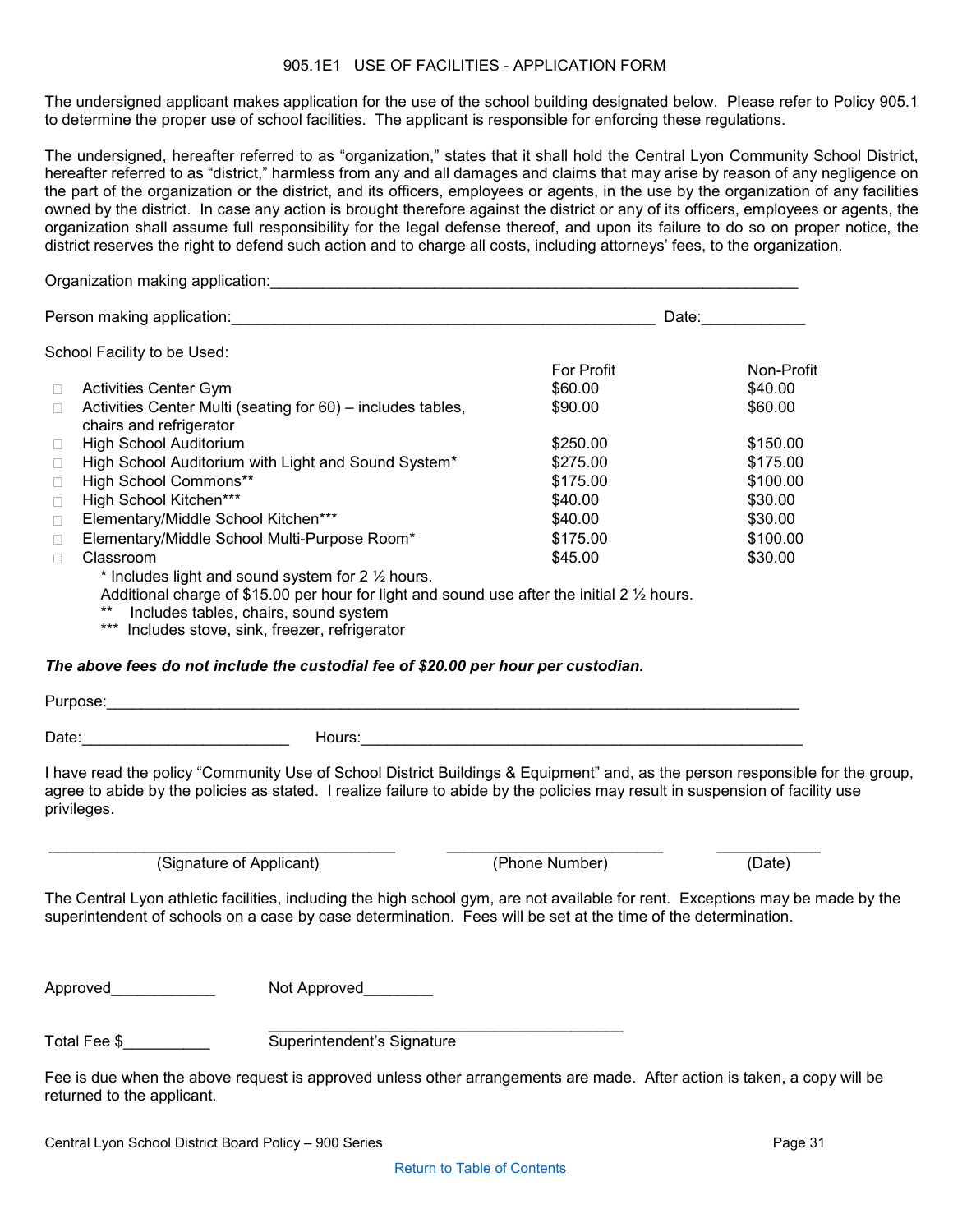## <span id="page-31-0"></span>905.1E2 USE OF SCHOOL FACILITIES - INDEMNITY AND LIABILITY INSURANCE AGREEMENT

The undersigned, hereafter referred to as "organization," states that it shall hold the Central Lyon School District, hereafter referred to as "district," harmless from any and all damages and claims that may arise by reason of any negligence on the part of the organization or the district, and its officers, employees or agents, in the use by the organization of any facilities owned by the Central Lyon district. In case any action is brought therefore against the district or any of its officers, employees or agents, the organization shall assume full responsibility for the legal defense thereof, and upon its failure to do so on proper notice, the district reserves the right to defend such action and to charge all costs, including attorneys' fees, to the organization.

The organization agrees to furnish and maintain during the usage of the facilities owned by the district such bodily injury and property damage liability insurance as shall protect the organization and the district from claims for damages for personal injury, including accidental death, and from claims for property damages, which may arise from the organization's use of the district's facilities, whether such operations be by the organization or by anyone directly or indirectly employed by the organization. Such insurance shall include the Central Lyon Community School District as an additional named insured in the policy carried by the organization and described above.

The organization shall furnish the Central Lyon district with a certificate of insurance acceptable to the district's insurance carrier before the contract is issued.

|                | Dated at ______________, lowa, this _______ day of __________, 19____. |    |                                                                                                             |  |
|----------------|------------------------------------------------------------------------|----|-------------------------------------------------------------------------------------------------------------|--|
| (Organization) |                                                                        |    | <b>Central Lyon Community School District</b>                                                               |  |
| $\mathsf{By}$  |                                                                        | By | the control of the control of the control of the control of the control of the control of<br>Superintendent |  |
| Title          |                                                                        |    |                                                                                                             |  |
| <b>Address</b> |                                                                        |    | Secretary/Business Manager                                                                                  |  |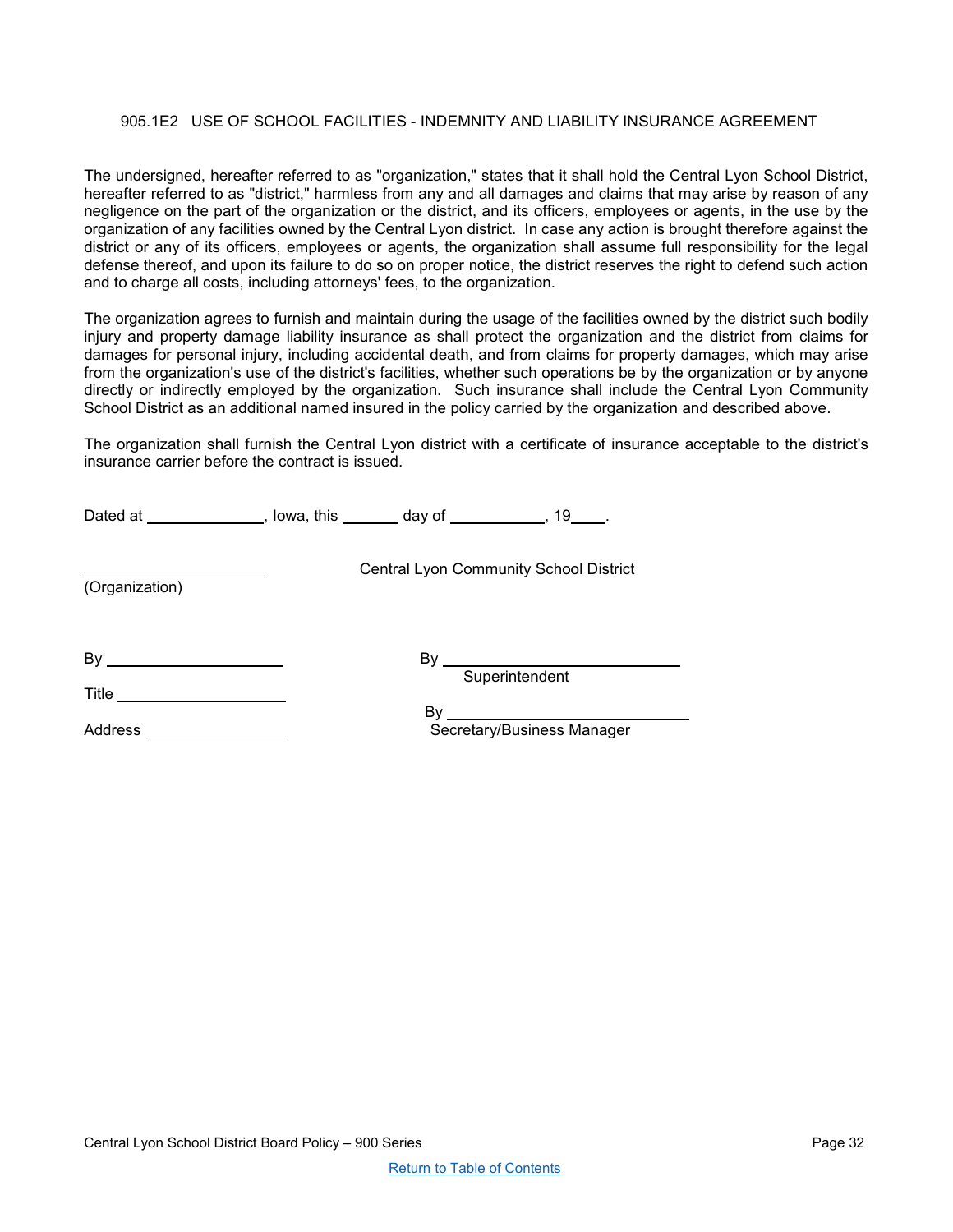## 905.2 TOBACCO-FREE ENVIRONMENT

<span id="page-32-0"></span>School district facilities and grounds, including school vehicles, are off limits for tobacco or nicotine use, including the use of look-a-likes where the original would include tobacco or nicotine. This requirement extends to students, employees and visitors. This policy applies at all times, including school-sponsored and non school-sponsored events. Persons failing to abide by this request are required to extinguish their smoking material, dispose of the tobacco, nicotine or other product or leave the school district premises immediately. It is the responsibility of the administration to enforce this policy. An individual who violates this policy may be referred to legal authorities at any time in this process.

## **EMPLOYEES:**

- 1. The building principal who becomes aware of the fact an employee is not complying with this policy will verbally remind the employee of this policy and ask the employee to abide by the policy in the future. A copy of the policy shall be provided to the employee.
- 2. After an initial warning, if an employee violates the terms of this policy, the employee shall be given a noncompliance written report advising the employee that they must abide by the terms of the policy or be subject to more serious disciplinary action.

## **PUBLIC EVENTS-SPECTATORS:**

- 1. Persons who use tobacco in school buildings, on school grounds, at school-sponsored activities, in school district vehicles, or in school district-provided transportation will be informed of prohibition contained in this policy against the use of tobacco products and will be directed to comply with the policy.
- 2. Persons who refuse to comply with this policy or who refuse to extinguish or dispose of the tobacco products will be directed to leave the building, grounds, or activity immediately.

## **STUDENTS:**

- 1. The first (1st) violation by a student of this policy shall result in a written warning and may also result in a suspension (in or out of school).
- 2. The second (2nd) violation of this policy by a student shall result in a suspension of not less than one (1) day from school and a recommendation for counseling.
- 3. The third (3rd) violation of this policy by a student shall result in a suspension of not less than three (3) days from school and a mandatory conference with the building Principal, Superintendent, parent(s) or guardians(s) and student before the student will be re-admitted to school.
- 4. The fourth (4th) violation of this policy by a student with tobacco shall result in a suspension of not less than three (3) days nor more than ten (10) days from school and an appearance before the Board of Education by the student and his/her parent(s) to determine the final course of action.

The Central Lyon Community School District shall not discriminate in standards or rules of behavior or disciplinary measures, including suspensions and expulsions, on the basis of gender, race, national origin, ancestry, creed, pregnancy, marital or parental status, sexual orientation or physical, mental, emotional learning disability, or handicapping condition, discrimination complaints shall be processed in accordance with established procedures and with Iowa Statutes.

| Legal Reference: | Goals 2000: Educate America Act, Pub. L. No. 103-227, 108 Stat. 125 (1994).<br>House File 2212, Iowa General Assembly (2008)<br>lowa Code §§ 142D; 279.8, .9; 297 (2013). |                                                                                                            |
|------------------|---------------------------------------------------------------------------------------------------------------------------------------------------------------------------|------------------------------------------------------------------------------------------------------------|
| Cross Reference: | 903.4<br>905.1                                                                                                                                                            | <b>Public Conduct on School Premises</b><br>Community Use of School District Buildings & Sites & Equipment |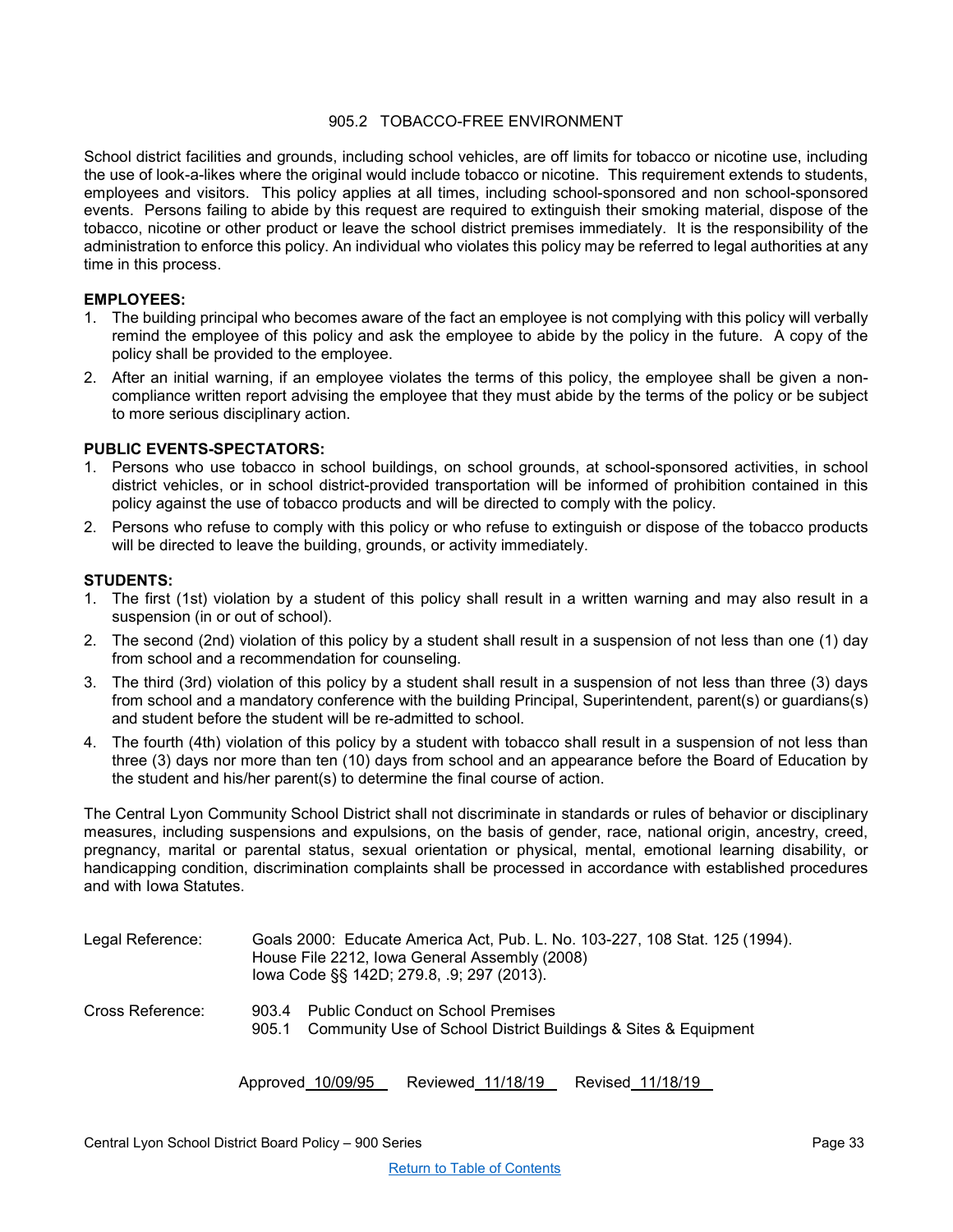## 905.3 WEAPONS IN THE SCHOOL DISTRICT

<span id="page-33-0"></span>The board believes weapons, other dangerous objects and look-a-likes in school district facilities and at school district-approved events cause material and substantial disruption to the school environment or present a threat to the health and safety of students, employees and visitors on the school district premises or property within the jurisdiction of the school district.

All weapons, dangerous objects and look-a-likes are prohibited to be carried, possessed, transported or otherwise stored on school district property and to school district-approved events. Exceptions to this policy include weapons carried by the following individuals in performance of their official duties:

- law enforcement:
- military personnel;
- corrections officers;
- individuals approved in writing by the Superintendent, and;
- students and individuals approved in writing by the Superintendent who are actively engaging in a school district approved firearms safety course, hunter education course or shooting sports activity.

Individuals found to be in violation of this district policy will be required to immediately remove the weapon, dangerous object or look-a-likes from the school district property or event. Students found to be in violation of this policy or any other board policies related to weapons will be subject to disciplinary proceedings.

| Legal Reference: |                   | 18 U.S.C. § 921<br>lowa Code §§ 279.8; 280.21B; 483A.27(11), 724<br>281 I.A.C. 12.3(6)                   |
|------------------|-------------------|----------------------------------------------------------------------------------------------------------|
| Cross Reference: | 502<br>503<br>507 | <b>Student Rights and Responsibilities</b><br><b>Student Discipline</b><br>Student Health and Well-Being |
| Approved         | 10/11/21          | Reviewed<br>Revised<br>10/11/21<br>10/11/21                                                              |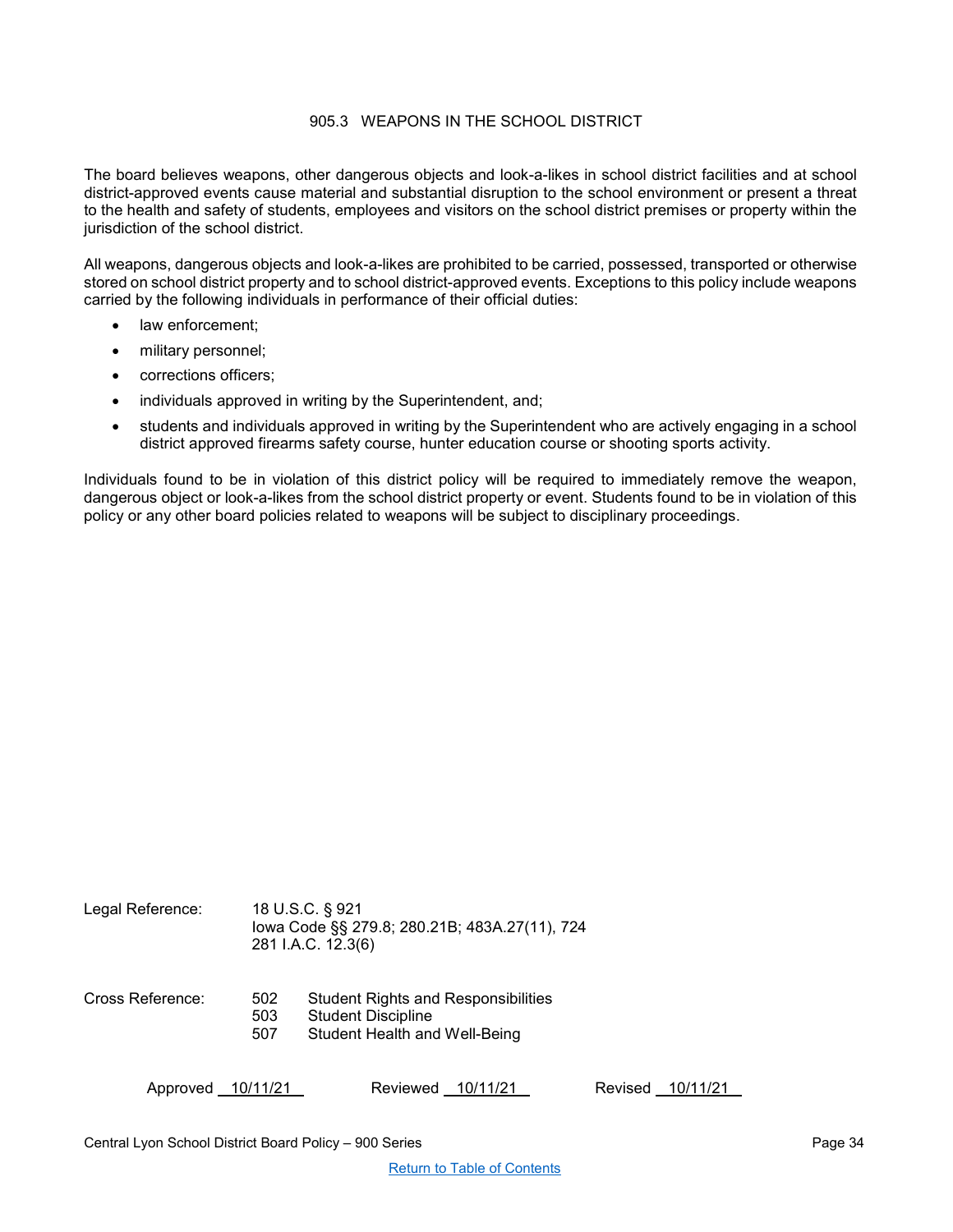## <span id="page-34-0"></span>**906 UNMANNED AIRCRAFTS - DRONES**

The following policy applies to the extent not preempted by federal or state regulatory jurisdiction regarding unmanned aircrafts. For purposes of this policy, the term "unmanned aircraft" means an aircraft that is operated without the possibility of direct human intervention from within or on the aircraft.

The Central Lyon CSD believes in maintaining the safety, security, and privacy of students, employees, and visitors. In keeping with this belief, the use or possession of unmanned aircrafts is prohibited on district property or in the space above the property that reasonably can be considered part of the district property.

The superintendent may make an exception to this policy in specific cases where the circumstances warrant such exception. In such situations and prior to approval, unmanned aircraft operators shall:

- Supply proof of insurance meeting liability limits established by the district;
- Present appropriate registration and authorization issued by the Federal Aviation Administration (FAA);
- Sign an agreement holding the district harmless from any claims of harm to individuals or damage to property; and
- Meet additional requirements as determined appropriate by the district.
- If the unmanned aircrafts are operated as part of the district curriculum, prior to adoption into the curriculum, district employees shall work with district administration to ensure the appropriate insurance, registration, and authorizations are in place.

Unmanned aircrafts shall be operated in accordance with Iowa High School Athletic Association and Iowa Girls High School Athletic Union policy.

Failure to abide by this policy may result in local, state, and federal penalties if applicable.

| Legal Reference: | FAA Modernization and Reform Act of 2012, P.L. 112-95, Title III, Subtitle B. Model<br>Aircraft Operating Standards, FFA AC No. 91-57A (Sept. 2, 2015). OFFICE OF CHIEF<br>COUNSEL, FED. AVIATION ADMIN., State and Local Regulation of Unmanned Aircraft<br>Systems (UAS) Fact Sheet (Dec. 17, 2015). Iowa Code § 279.8.<br><b>IHSAA Drone Policy</b> |  |  |
|------------------|--------------------------------------------------------------------------------------------------------------------------------------------------------------------------------------------------------------------------------------------------------------------------------------------------------------------------------------------------------|--|--|
| Cross Reference: | 602.1 Curriculum Development                                                                                                                                                                                                                                                                                                                           |  |  |
|                  | Approved 3/11/19<br>Reviewed 3/11/19<br>Revised 3/11/19                                                                                                                                                                                                                                                                                                |  |  |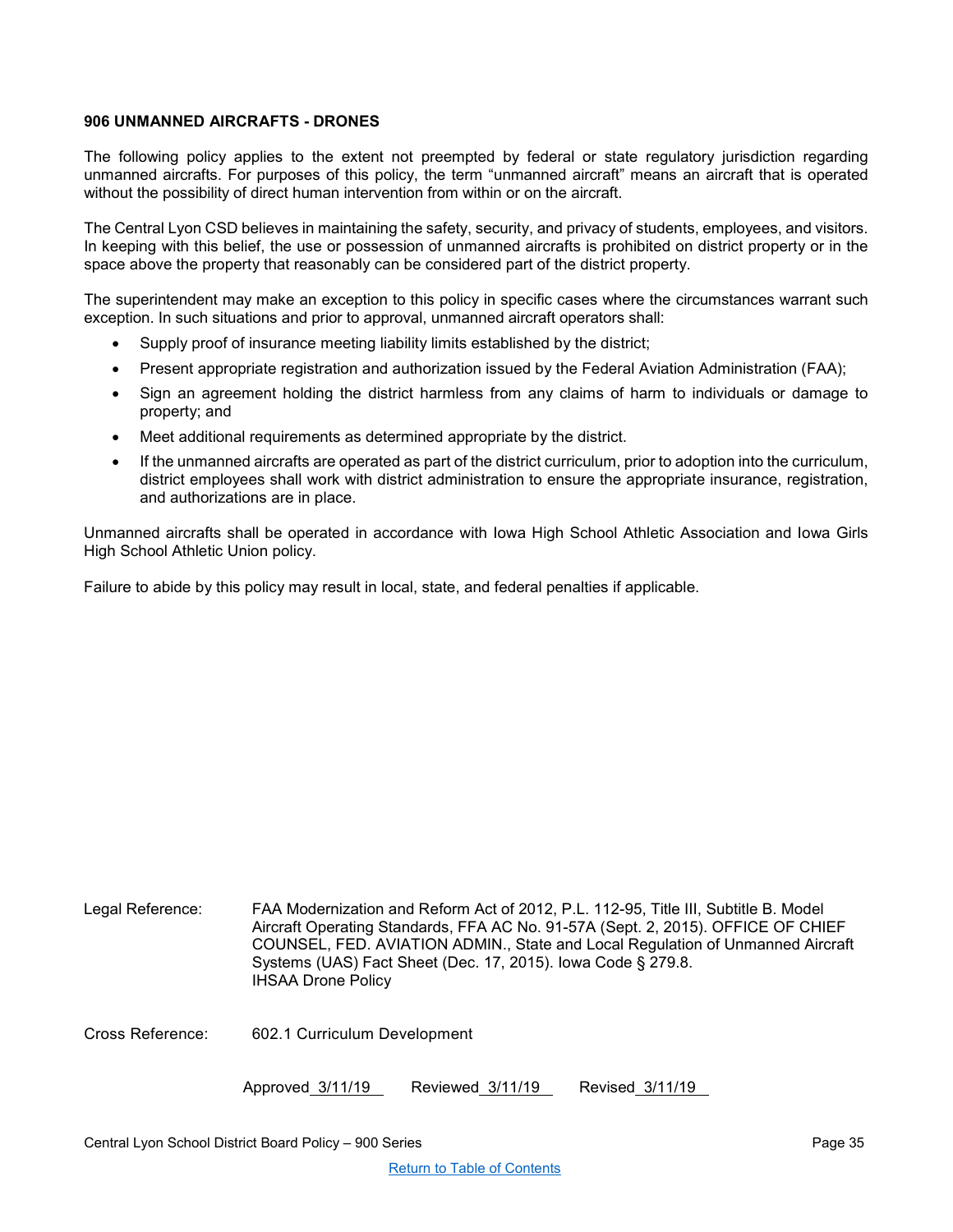## <span id="page-35-0"></span>**907 DISTRICT OPERATION DURING PUBLIC EMERGENCIES**

The district believes that student learning is the heart of its core mission. While traditional in-person teaching continues to provide the greatest learning opportunity to all students, there may be rare and unusual circumstances that prevent the school community from convening in traditional in-person settings. At times of a public emergency declared by federal, state or local officials, the district will seek guidance and recommendations from federal, state and local agencies to assist in determining the safety of convening traditional in-person learning.

During a declared public emergency, the school board delegates to the Superintendent the authority to determine whether to close school buildings for one (1) to two (2) days to traditional in-person learning if the Superintendent determines in-person learning would hinder the health and safety of the school community. The board must take formal action to extend the closure beyond one (1) to two (2). The district will instead utilize remote or hybrid learning opportunities permitted by law.

Following guidance and recommendations from federal, state, and local agencies when reasonably possible, the administration will create regulations related to district operations during a public emergency, including, but not limited to, student, employee and visitor safety and security; the use and safeguarding of district property; public meetings and events, and when applicable, measures to prevent or slow the spread of infectious disease.

These measures will be enforced for the period of time of the public emergency, or until the [*school board and*] superintendent, in consultation with federal, state and local agencies determine it is appropriate for the safety measures to end.

| Legal Reference: | Senate File 2310<br>lowa Code ch. 279.8 |                                                                                              |          |          |         |          |
|------------------|-----------------------------------------|----------------------------------------------------------------------------------------------|----------|----------|---------|----------|
| Cross Reference: | 403.3<br>506<br>507                     | Communicable Diseases - Employees<br><b>Student Records</b><br>Student Health and Well-Being |          |          |         |          |
| Approved         | 10/14/20                                |                                                                                              | Reviewed | 10/14/20 | Revised | 10/14/20 |

Central Lyon School District Board Policy – 900 Series Page 36